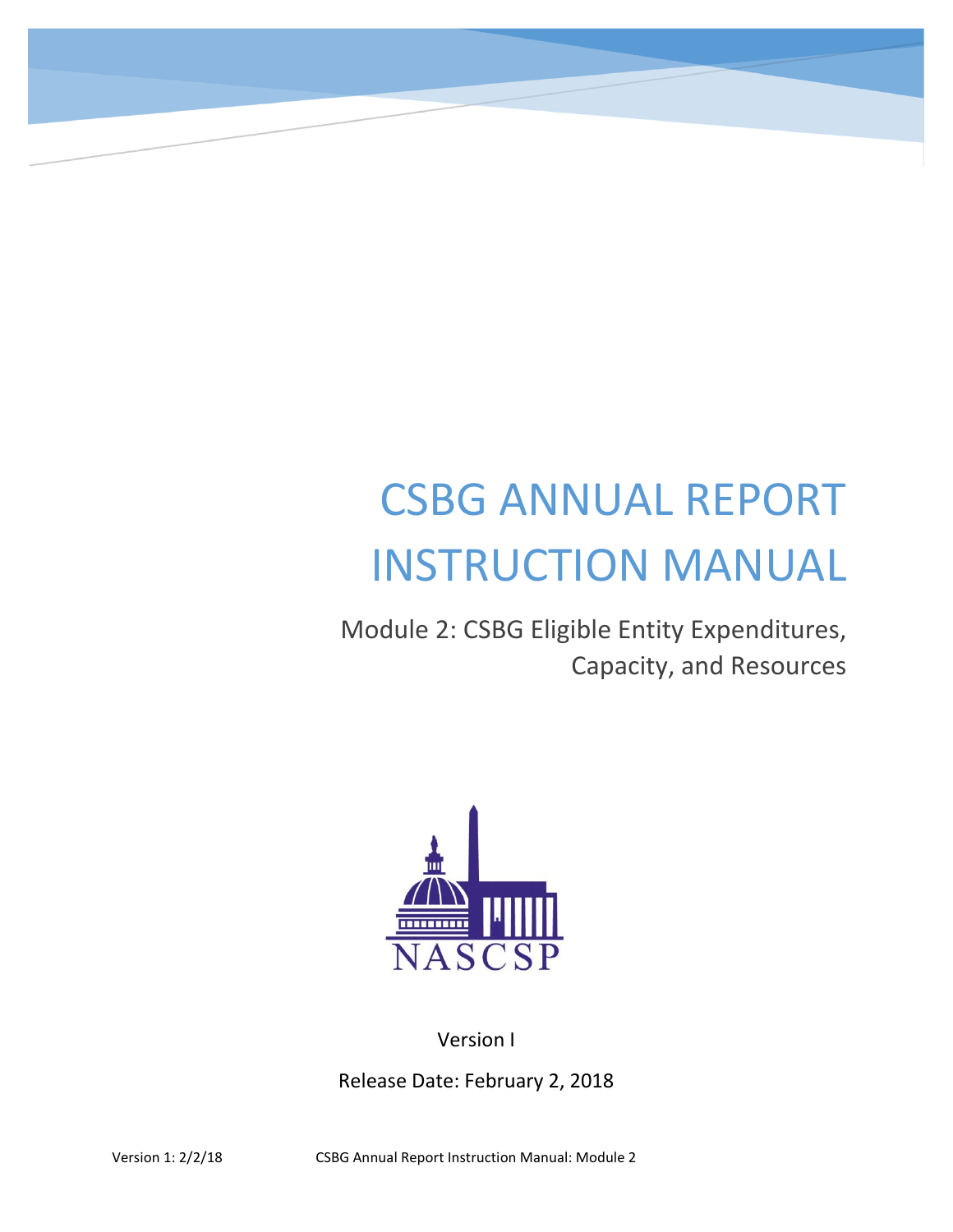#### **CSBG Annual Report Instruction Manual Module 2: CSBG Eligible Entity Expenditures, Capacity, and Resources**

# **Contents**

| B.4. The number of staff who hold certifications that increase agency capacity to achieve family and                                                                                          |  |
|-----------------------------------------------------------------------------------------------------------------------------------------------------------------------------------------------|--|
| B.5. Number of organizations, both public and private, that the CSBG Eligible Entity actively works<br>with to expand resources and opportunities to achieve family and community outcomes 11 |  |
|                                                                                                                                                                                               |  |
|                                                                                                                                                                                               |  |
|                                                                                                                                                                                               |  |
|                                                                                                                                                                                               |  |
|                                                                                                                                                                                               |  |
|                                                                                                                                                                                               |  |
|                                                                                                                                                                                               |  |
|                                                                                                                                                                                               |  |
|                                                                                                                                                                                               |  |

This publication was created by the National Association of State Community Services Programs in the performance of the U.S. Department of Health and Human Services, Administration for Children and Families, Office of Community Services, Grant Number 90ET0451. Any opinion, findings, and conclusions, or recommendations expressed in this material are those of the author(s) and do not necessarily reflect the views of the U.S. Department of Health and Human Services, Administration for Children and Families.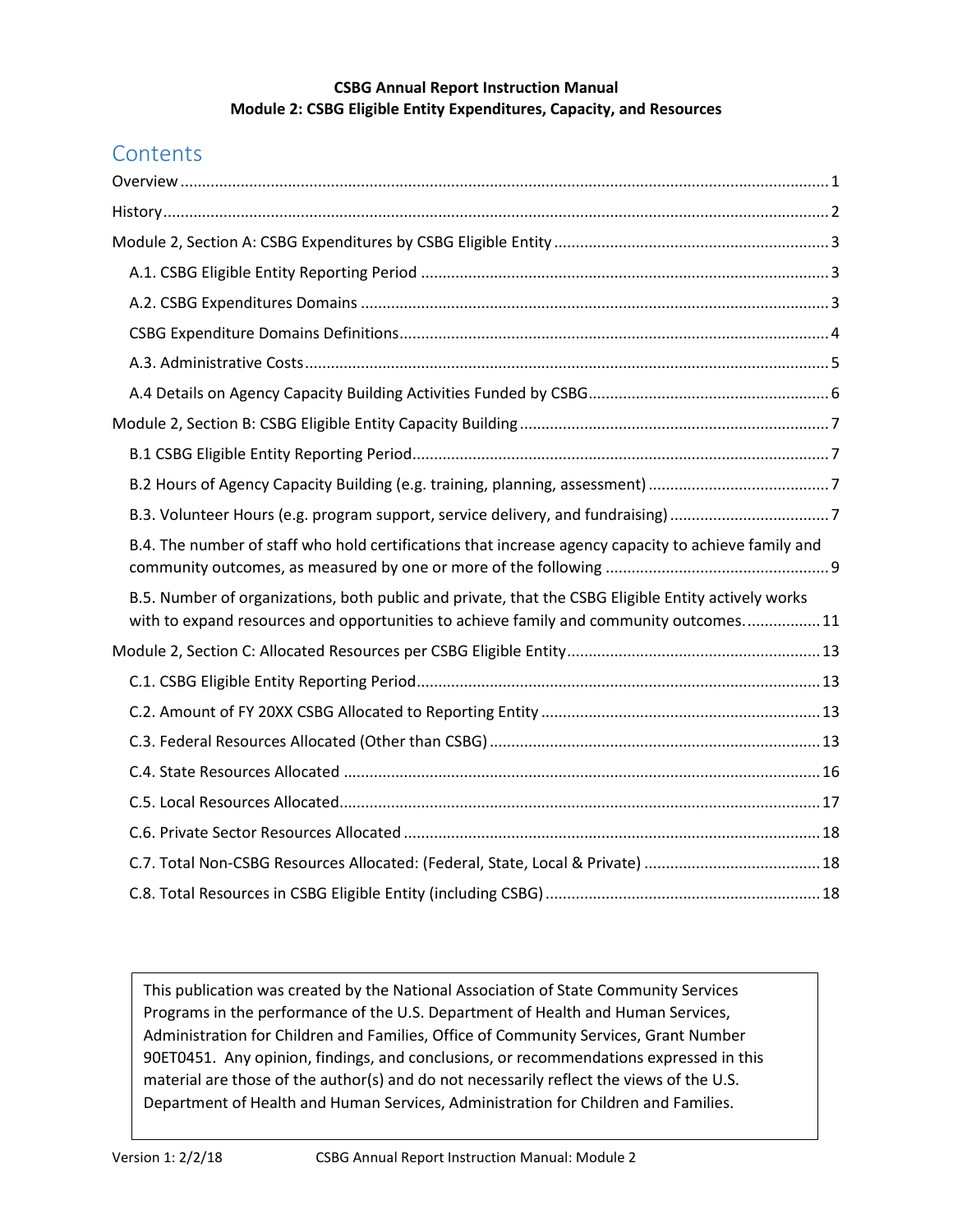## <span id="page-2-0"></span>Overview

As part of the new Performance Management framework, a new Community Services Block Grant (CSBG) Annual Report was developed to better illustrate the impact the CSBG Network has in communities across the country.

Module 2 is the Agency Expenditures, Capacity, and Resources module of the new CSBG Annual Report and is completed by CSBG Eligible Entities and then reviewed, evaluated, and analyzed by State CSBG Lead Agencies. This module includes information on funds spent by CSBG Eligible Entities on the direct delivery of local services and strategies, capacity building, and administrative costs. Module 2 of the CSBG Annual Report will be entered into the Online Data Collection System (OLDC), which is the central-web-based reporting tool that the Office of Community Services (OCS) has used for other programs and now uses for CSBG data collection.

The CSBG Annual Report contains four modules.

- Module 1: *State Administration* (completed by State CSBG Administrators) includes information on state administration of funds to CSBG Eligible Entities, use of state-administered and discretionary funds for training and technical assistance, and information on CSBG Eligible Entity progress in meeting the Organizational Standards and implementing ROMA Next Generation. (States submitted Module 1 in OLDC in March 2017.)
- Module 2: *Agency Expenditures, Capacity, and Resources* (completed by CSBG Eligible Entities; reviewed, evaluated, and analyzed by State CSBG Lead Agencies) includes information on funds spent by CSBG Eligible Entities on the direct delivery of local services and strategies and capacity development as well as information on funding devoted to administrative costs by the CSBG Eligible Entities. (States will submit Module 2 in OLDC by March 31, 2019.)
- Module 3: *Community Level* (completed by CSBG Eligible Entities; reviewed, evaluated, and analyzed by State CSBG Lead Agencies) includes information on the implementation of strategies and results achieved for communities where people with low-incomes live. (States will submit Module 3 in OLDC by March 31, 2019.)
- Module 4: *Individual and Family Level* (completed by CSBG Eligible Entities; reviewed, evaluated, and analyzed by State CSBG Lead Agencies) includes the information described above. (States will submit Module 4 in OLDC by March 31, 2019.)

Each module has an accompanying instruction manual released by the National Association for State Community Services Programs (NASCSP) that serves as a supplement to the federal system. The manual for Module 4 provides instructions and definitions for the data points of the new CSBG Annual Report. NASCSP will post recorded webinars to guide users through the manual, and to collect feedback via this [form.](https://docs.google.com/forms/d/18p68hpqAhyXVBIn1nQcs69gNRI4v7r2FovA0B_D3tUw/viewform?edit_requested=true) NASCSP will also post additional tools and resources as they become available to assist states and local entities in implementing this report.

Together, Modules 2–4 of the CSBG Annual Report are the vehicles that will actualize accountability for CSBG Eligible Entities in the new Performance Management Framework. CSBG Eligible Entities and states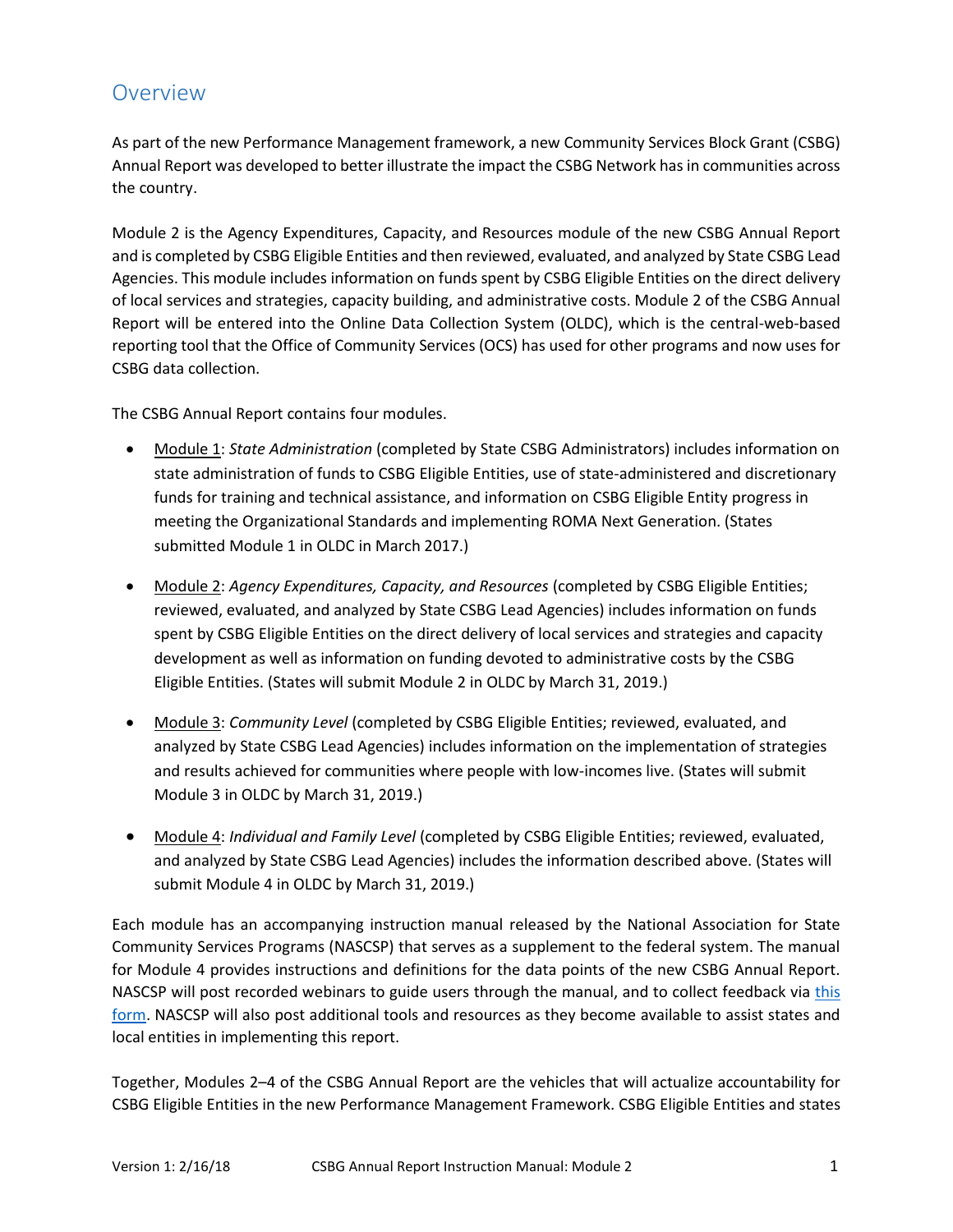will report using Modules 2-4 beginning in Fiscal Year (FY) 2018. Forms used for reporting in FY 2018 can be accessed on th[e NASCSP website.](http://www.nascsp.org/)

## <span id="page-3-0"></span>**History**

The first comprehensive survey of state uses of federal CSBG funds was conducted in 1983, by a cooperative venture between NASCSP and the National Governors' Association with outside assistance from the Center for Community Futures. This led to the development of the National Voluntary Reporting System, or NVRS. The Center for Community Futures, guided by the Data Collection Committee of NASCSP, conducted surveys of FY 1984, 1985, and 1986 activity. NASCSP began conducting these surveys in FY 1987.

In FY 2001, it became a federal requirement for states to use the IS Survey for reporting. These surveys and the reports they generated were periodically amended to focus on information of special interest to state and federal policymakers, such as the relationship of CSBG to other funding sources and the development of innovative programs. Each fiscal year's survey incorporated lessons learned from earlier data collection practices and the analysis of this information. The Information System Task Force (ISTF), which included participants from across the CSBG Network, as well as other stakeholders and partners, discussed and agreed upon changes.

In 2012, the OCS awarded a cooperative agreement to NASCSP to assist the OCS in developing the new CSBG Annual Report. Through frequent and multiple communications with the CSBG Network, including listening sessions, presentations and webinars, the Network informed the development of the CSBG Annual Report.

In 2016, the OCS, in partnership with NASCSP, invited the CSBG Network to provide feedback on content for the CSBG Annual Report forms through a formal Office of Management and Budget (OMB) clearance process. In response, over half of the CSBG Network provided thoughtful comments and letters. OCS and NASCSP analyzed all the responses and used the feedback to prepare the forms that were then submitted for the first Federal Register 60-Day Notice review in June 2016.

In response to the 60-day notice, the OCS considered comments from organizations across the CSBG Network, including national organizations, State CSBG Lead Agencies, State Community Action Associations, and local CSBG Eligible Entities, and further revised the CSBG Annual Report based on this input. The OCS released the report to the Network as an official Federal Register Notice for a final 30-day comment period. Following this comment period, the OCS submitted the CSBG Annual Report to the OMB for the third and final comment period. The OMB granted approval for the CSBG Annual Report on January 12, 2017.

NASCSP soon created instruction manuals for each module. On May 31, 2017, NASCSP sent the manuals to the DATA Task Force (DATA TF) for review. Through an in-person meeting and written comments, the DATA TF provided valuable insight to enhance these documents so that they meet the needs of the Network. Since May, NASCSP has been eliciting feedback and incorporating the feedback into these manuals from the OCS and other experts in the field.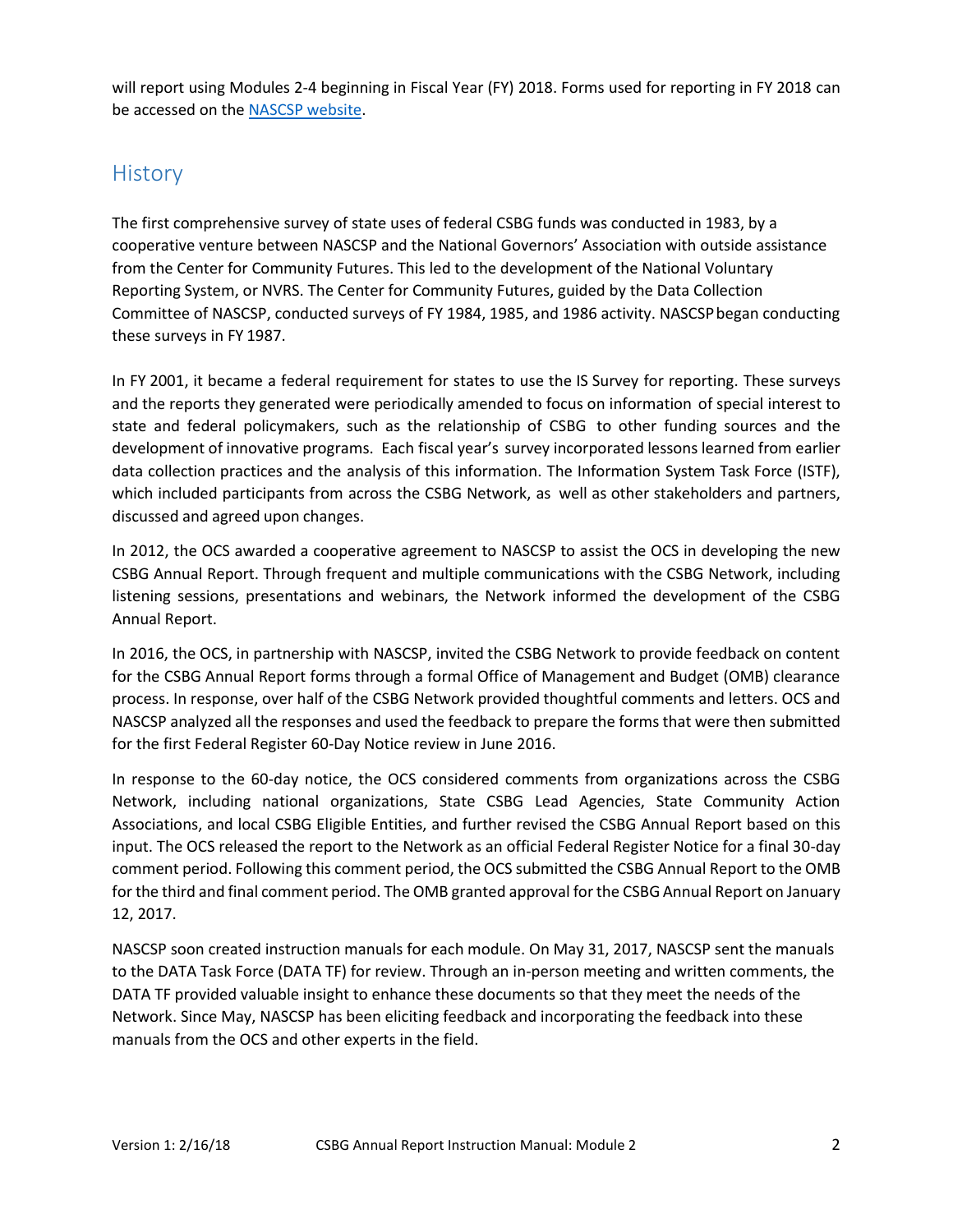# <span id="page-4-0"></span>Module 2, Section A: CSBG Expenditures by CSBG Eligible Entity

## <span id="page-4-1"></span>*A.1. CSBG Eligible Entity Reporting Period*

| A.1 CSBG Eligible Entity Reporting Period |  |  |  |
|-------------------------------------------|--|--|--|
| A.1a. July 1 - June 30                    |  |  |  |
| A.1b. October 1 - September 30            |  |  |  |
| A.1c. January 1 - December 31             |  |  |  |

**A.1 CSBG Eligible Entity Reporting Period** – The CSBG Reporting Period is selected by the CSBG State Office and indicates the 12-month period in which most of the Federal Fiscal Year (FFY) CSBG funds for the year covering this report were expended. For example, the FY 2018 report would be reporting on outcomes and services obtained with FFY18 funds. This reporting period may or may not be the same as the Federal Fiscal Year (FFY). CSBG Eligible Entities should check with their State Office with any questions on the reporting period.

## <span id="page-4-2"></span>*A.2. CSBG Expenditures Domains*

| A.2. CSBG Expenditures Domains                                      | <b>CSBG Funds</b> |  |
|---------------------------------------------------------------------|-------------------|--|
| A.2a. Employment                                                    |                   |  |
| A.2b. Education and Cognitive Development                           |                   |  |
| A.2c. Income, Infrastructure, and Asset Building                    |                   |  |
| A.2d. Housing                                                       |                   |  |
| A.2e. Health and Social/Behavioral Development (includes nutrition) |                   |  |
| A.2f. Civic Engagement and Community Involvement                    |                   |  |
| A.2g. Services Supporting Multiple Domains                          |                   |  |
| A.2h. Linkages (e.g. partnerships that support multiple domains)    |                   |  |
| A.2i. Agency Capacity Building (detailed below in Table A.4)        |                   |  |
| A.2j. Other (e.g. emergency management/disaster relief)             |                   |  |
| A.2k. Total CSBG Expenditures (auto calculated)                     |                   |  |

**A.2. CSBG Expenditure Domains** – In this item, CSBG Eligible Entities report only on expended federal CSBG funds. Include carryover funds from the previous fiscal year's CSBG funds and any CSBG discretionary funds spent during the state's CSBG Reporting Period as identified under Item A.1. This section should not include any state allocated CSBG funds, only federal CSBG funds. Report all CSBG funds expended regardless of the originating federal fiscal year grant award.

#### **CSBG Domain Classification**

Each CSBG Eligible Entity should report all CSBG funds expended by domain. Report the expended funds in the domain that best matches the need identified and the outcome the project is designed to achieve. In the most straightforward situations, a CSBG project will fit in one of the nine domain areas: *Employment; Education and Cognitive Development; Income, Infrastructure, and Asset Building; Housing; Health and Social/Behavioral Development (includes nutrition); Civic Engagement and Community*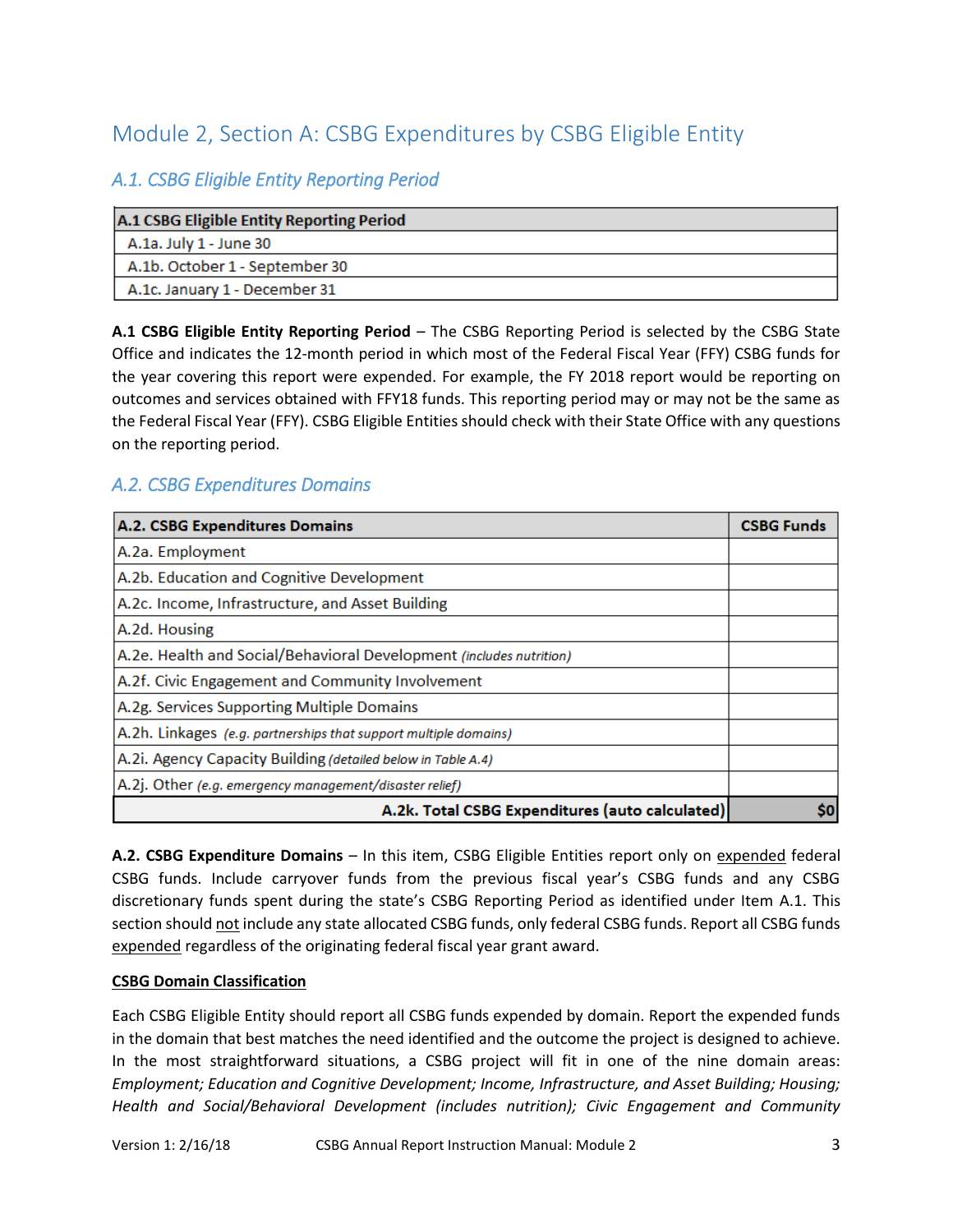*Involvement; Services Supporting Multiple Domains; Linkages (e.g. partnerships that support multiple domains); Agency Capacity Building; and "Other" (e.g. emergency management/disaster relief).* 

Projects funded partially or wholly by CSBG should be reported under A.2. The primary purpose/outcome of a project should determine under which domain in Section A.2 to enter the CSBG funds. For example, a CAA operates a project designed to provide various services to help individuals obtain and maintain employment. Under this project, some participants receive housing support so they are able to maintain employment. The CSBG expenditures on this project should be reported under **A.2a. Employment** because the primary purpose/outcome of this project is employment.

In another example, a CAA might operate a project designed to help families increase their economic security. The outcomes vary based on family needs and may include employment, education or housing. In this example, the CSBG expenditures should be reported under **A.2.g. Services Supporting Multiple Domains** because the outcomes in this project cross multiple domains.

The data point **A.2j. Other** captures expenditures on projects funded by CSBG that are not easily classified in the other nine categories. It is understood that not all projects a CSBG Eligible Entity manages fits neatly into the CSBG domains. In this case the State CSBG Lead Agency will review any funds reported in **A.2j. Other** to ensure that the activities cannot be reported in one of the other nine categories, prior to submitting the CSBG Annual Report to OCS.

#### <span id="page-5-0"></span>**CSBG Expenditure Domains Definitions**

**A.2a. Employment:** Report all federal CSBG funds expended on employment programs, for both individual/family services and community strategies.

**A.2b. Education and Cognitive Development:** Report all federal CSBG funds expended on education and cognitive development programs, for both individual/family services and community strategies.

**A.2c. Income, Infrastructure, and Asset Building:** Report all federal CSBG funds expended on income, infrastructure and asset building programs, for both individual/family services and community strategies.

**A.2d. Housing:** Report all federal CSBG funds expended on housing programs, for both individual/family services and community strategies.

**A.2e. Health and Social/Behavioral Development (includes nutrition):** Report all federal CSBG funds expended on health and social/behavioral programs, for both individual/family services and community strategies.

**A.2f. Civic Engagement and Community Involvement:** Report all federal CSBG funds expended on civic engagement and community involvement programs, for both individual/family services, and community strategies.

**A.2g. Services Supporting Multiple Domains:** Report all federal CSBG funds expended under services supporting multiple domains, which are programs that span or support outcomes achieved across the multiple domains (A.2a – A.2f), for both individual/family services and community strategies, such as case management, transportation, and childcare.

**A.2h. Linkages (e.g. partnerships that support multiple domains):** Many of the activities that were associated with Linkages are now captured in **A.2i. Agency Capacity Building**, which narrows the definition of Linkages. Linkages includes the activities that build partnerships related to community initiatives, work on collaborations and Information and Referral (I/R) calls. For example, staff time spent at regular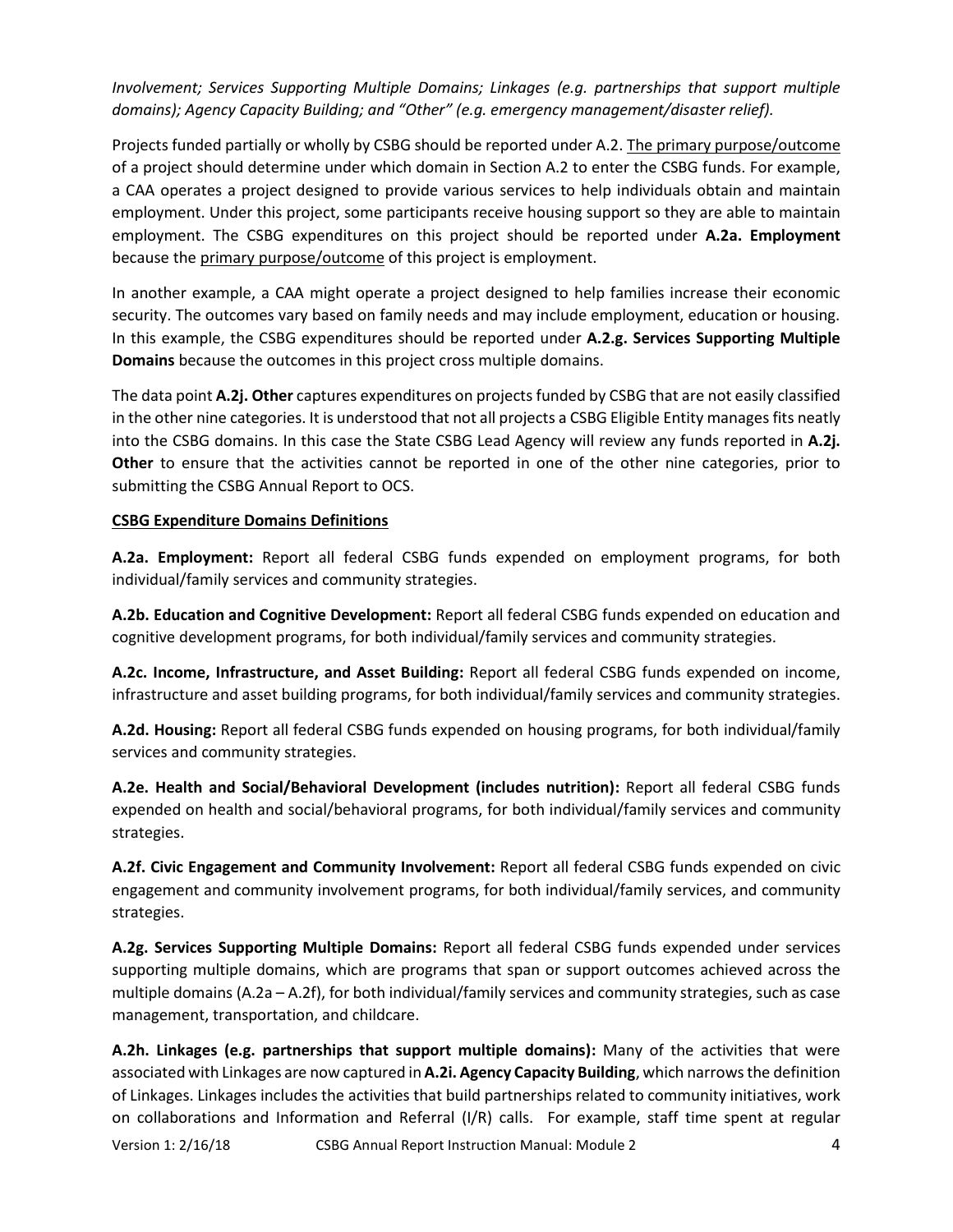community resource sharing meetings where the purpose is to inform the community about available programs and resources should be reported here. Report all federal CSBG funds expended on linkages here on both individual/family services and community strategies.

**A.2i. Agency Capacity Building (detailed below in A.4.):** Report all federal CSBG funds expended on agency capacity building, which is detailed in A.4. on this form. For example, if staff are involved in the Community Needs Assessment, Strategic Plan, or time spent in training, it should be reported here.

Agency capacity building is the training, technical assistance, or other activity that helps a Board member or staff person improve their skills, knowledge and understanding of CSBG or other programs with the explicit purpose of building the capacity of the CSBG Eligible Entity to achieve results. Activities can include staff development, strategic planning sessions, succession planning, ROMA Activities, Organizational Standards technical assistance, fiscal training, risk assessment, or Board retreats.

**A.2j. Other (e.g. emergency management/disaster relief):** Report all federal CSBG funds expended on activities not easily classified in the other nine categories. The State CSBG Lead Agency will review any funds reported here to ensure that the activity(ies) cannot be reported in one of the other nine categories prior to submitting the CSBG Annual Report to OCS.

**A2k. Total CSBG Expenditures:** this item will auto-calculate A.2a.-A.2j.

#### <span id="page-6-0"></span>*A.3. Administrative Costs*

A.3. Of the CSBG funds reported above, report the total amount used for Administration. For more information on what qualifies as Administration, refer to IM37.

**A.3. Administrative Costs**: Enter the amount of the federal CSBG funds reported in **A.2 CSBG Expenditure Domain**s, which were expended for administrative purposes.

**NOTE:** *Information Memoranda 37 [\(IM](https://www.acf.hhs.gov/ocs/resource/im-no-37-definition-and-allowability-of-direct-and-administrative-cost) 37) contains guidance on reporting CSBG administrative costs. IM 37 describes Administrative Costs, in the context of CSBG statutory reporting requirements, as the equivalent to the familiar concepts of "indirect" costs or "overhead." Administrative costs relate to the general management of the grantee organization, such as strategic direction, Board development, Executive Director functions, accounting, budgeting, personnel, procurement, and legal services. Therefore, direct program costs include expenditures on some activities with administrative qualities, including salaries and benefits of program staff and managers, equipment, training, conferences, travel, and contracts that expressly relate to the delivery of an individual program or service funded by a specific grant source.*

It is important to remember that not all indirect expenses are "administrative," especially if they are paying for the salaries of persons engaged in coordinating programs or any activity or cost that can be directly tied to a program or domain. For example, the Executive Director's time spent organizing a coalition whose goal is to increase the percent of children in the community who are ready to enter Kindergarten. This work can be specifically tied to the Education and Cognitive Development domain and not considered administration. However, the time the Executive Director spent on Board development or strategic direction are administrative. For example, if an Executive Director holds a Board retreat, that time would be reported in Agency Capacity Building and reported in A.3.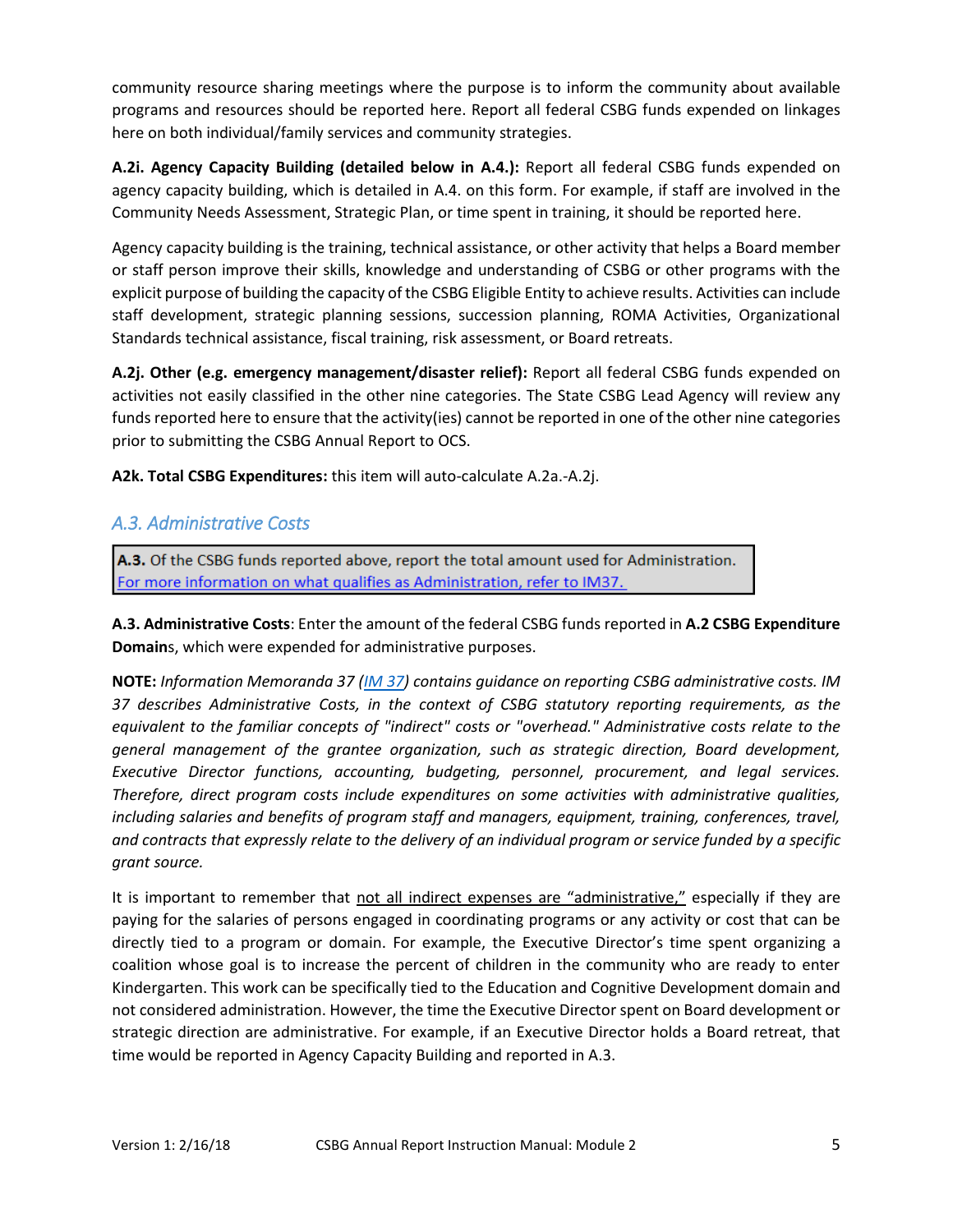## <span id="page-7-0"></span>*A.4 Details on Agency Capacity Building Activities Funded by CSBG*

| A.4. Details on Agency Capacity Building Activities Funded by CSBG:                                                                  |                                             |                        |  |  |
|--------------------------------------------------------------------------------------------------------------------------------------|---------------------------------------------|------------------------|--|--|
| 1. Please identify which activities were funded by CSBG as reported under <b>A.2.i Agency Capacity</b> in Table A.2.                 |                                             |                        |  |  |
| Please check all that apply.                                                                                                         |                                             |                        |  |  |
| □ Community Needs Assessment                                                                                                         | Data Management & Reporting<br>$\mathbf{L}$ | Other*<br>$\mathbf{I}$ |  |  |
| Strategic Planning                                                                                                                   | Training & Technical Assistance             |                        |  |  |
| *Below please specify any Other activities funded by CSBG under A.2.i Agency Capacity which do not fit into the provided categories: |                                             |                        |  |  |
|                                                                                                                                      |                                             |                        |  |  |

**A.4. Details on Agency Capacity Building Activities Funded by CSBG –** Under Table A.4., please identify which activities were funded wholly or partially by CSBG (as reported under **A.2i. Agency Capacity Building**). Please check all that apply.

**Community Needs Assessment:** Select the check box if funds reported in A.2i. supported activities related to the creation of a Community Needs Assessment. This can include any costs incurred to conduct focus groups, surveys, work conducted by consultants, or staff time.

The *Community Needs Assessment* is the report a CSBG Eligible Entity compiles after conducting research to understand their community and plan for programs. This report includes both quantitative and qualitative data, a summary of key findings, and the identification of needs.

**Strategic Planning:** Select the check box if funds reported in A.2i. supported activities related to the development of a Strategic Plan. This can include any staff time or other administrative costs, in addition to any costs incurred to use facilitators or other consultants.

*Strategic Planning* is the activity a CSBG Eligible Entity engages in to discuss and set the direction of the CSBG Eligible Entity through the implementation of specific programs and initiatives.

**Data Management & Reporting:** Select the check box if funds reported in A.2i. supported activities related to the data management and reporting. This can include any costs incurred to support training, implementation, purchase of technology or software or other direct costs, staff time, and/or other administrative costs.

**Training & Technical Assistance:** Select the check box if funds reported in A.2i. supported training and technical assistance. This can include any costs incurred to secure training facilities, travel, consultants or other direct costs, staff time, and/or other administrative costs.

*Training activities* are those that provide staff development and program support on programs and initiatives operated by the CSBG Eligible Entity, and education on poverty and other topics relevant to the work of the CSBG Eligible Entity. Training can be supported by CSBG or other funds.

**Other\*:** Select the check box if funds reported in A.2i. do not fit in any of the four categories above. If this check box is selected, list the activitiy(ies) in the accompanying text box. The State CSBG Lead Agency will review any items reported here to ensure that the activities cannot be reported in one of the already identified categories for agency capacity building prior to submitting the CSBG Annual Report to OCS.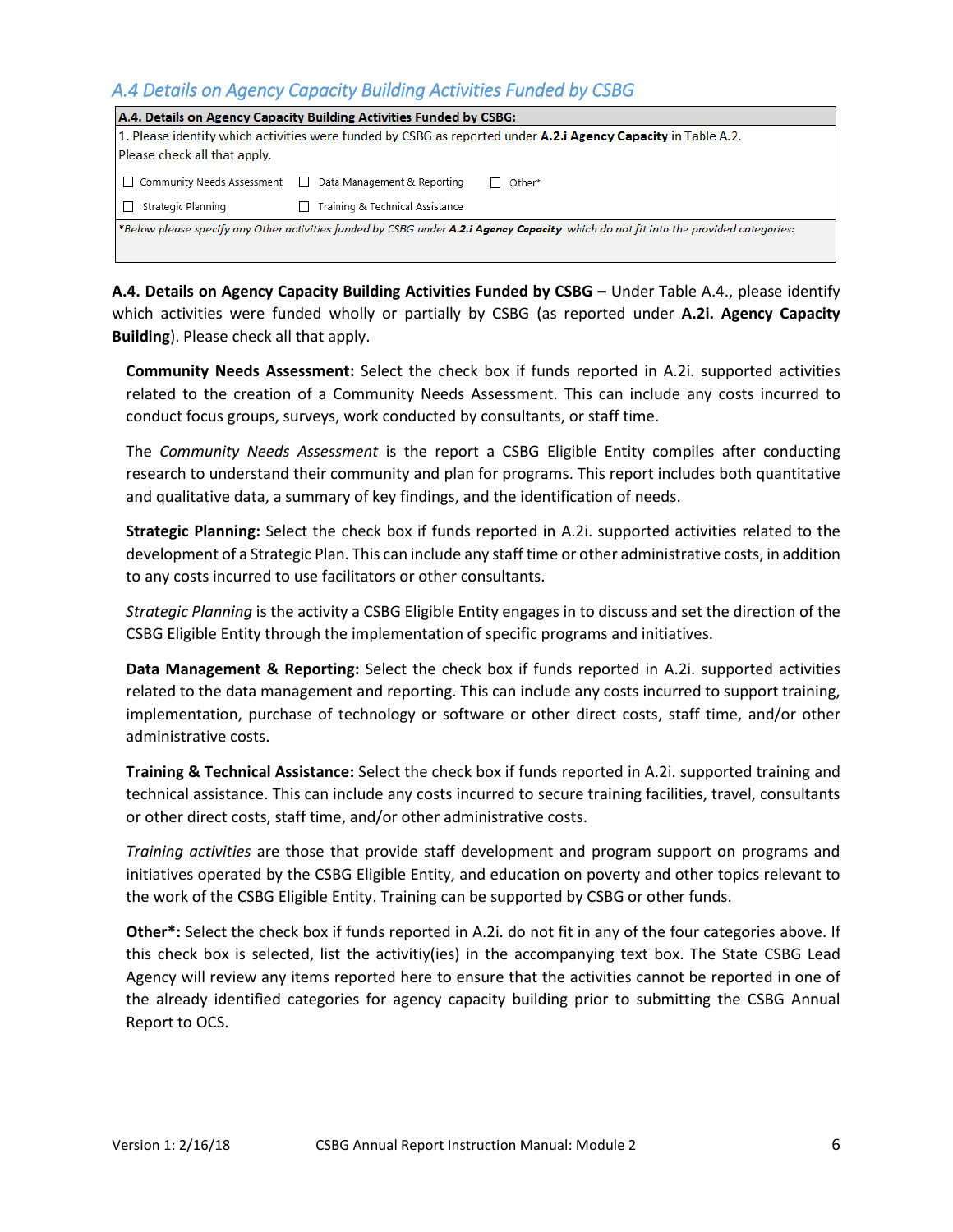# <span id="page-8-0"></span>Module 2, Section B: CSBG Eligible Entity Capacity Building

Agency capacity building is a critical activity. It helps entities become and continue to be high-performing. The time and activities staff engages in to increase capacity is important to report in order to show the investment a CSBG Eligible Entity is making.

## <span id="page-8-1"></span>*B.1 CSBG Eligible Entity Reporting Period*

| <b>B.1. CSBG Eligible Entity Reporting Period</b> | <b>HVIL</b>      |  |
|---------------------------------------------------|------------------|--|
| <b>B.1a. July 1 - June 30</b>                     | auto-populated   |  |
| B.1b. October 1 - September 30                    | from Module 2,   |  |
| B.1c. January 1 - December 31                     | <b>Section A</b> |  |

**CSBG Eligible Entity Reporting Period** will have been previously set in Section A; therefore, no selection needs to be made here.

## <span id="page-8-2"></span>*B.2 Hours of Agency Capacity Building (e.g. training, planning, assessment)*

| B.2. Hours of Agency Capacity Building (e.g. training, planning, assessment): |  |  |
|-------------------------------------------------------------------------------|--|--|
| B.2a. Hours of Board Members in capacity building activities                  |  |  |
| B.2b. Hours of Agency Staff in capacity building activities                   |  |  |

**B.2. Hours of Agency Capacity Building** asks the CSBG Eligible Entity to report the number of hours that Board members and staff spent in agency capacity building activities. For example, if two staff members enroll in and complete the National Peer-to-Peer ROMA Training Program, the total hours that the first person spent in training was 15 and the total hours the second person spent was also 15, the CSBG Eligible Entity should enter 30 hours in B.2b.

**B.2a. Hours of Board Members in capacity building activities:** enter the total number of hours that all Board members spent in capacity building activities. This item aims to capture the hours Board members spent on activities such as planning, assessing community needs and resources, or participating in training. Reporting of all hours Board members spent in board meetings should be entered in B.3.

**B.2b. Hours of Agency Staff in capacity building activities:** enter the total number of hours that all CSBG Eligible Entity staff members combined spent in capacity building activities.

#### <span id="page-8-3"></span>*B.3. Volunteer Hours (e.g. program support, service delivery, and fundraising)*

| B.3. Volunteer Hours (e.g. program support, service delivery, fundraising):                       |  |  |
|---------------------------------------------------------------------------------------------------|--|--|
| B.3a. Total number of volunteer hours donated to the agency                                       |  |  |
| B.3a.1. Of the above, the total number of volunteer hours donated by individuals with low-incomes |  |  |

**B.3a. Total number of volunteer hours donated to the agency:** In B.3a report all volunteer hours donated to the CSBG Eligible Entity during the reporting period. This section collects data on hours and not the number of people. Board members, the Head Start Policy council, and parent advisory board members should be included here.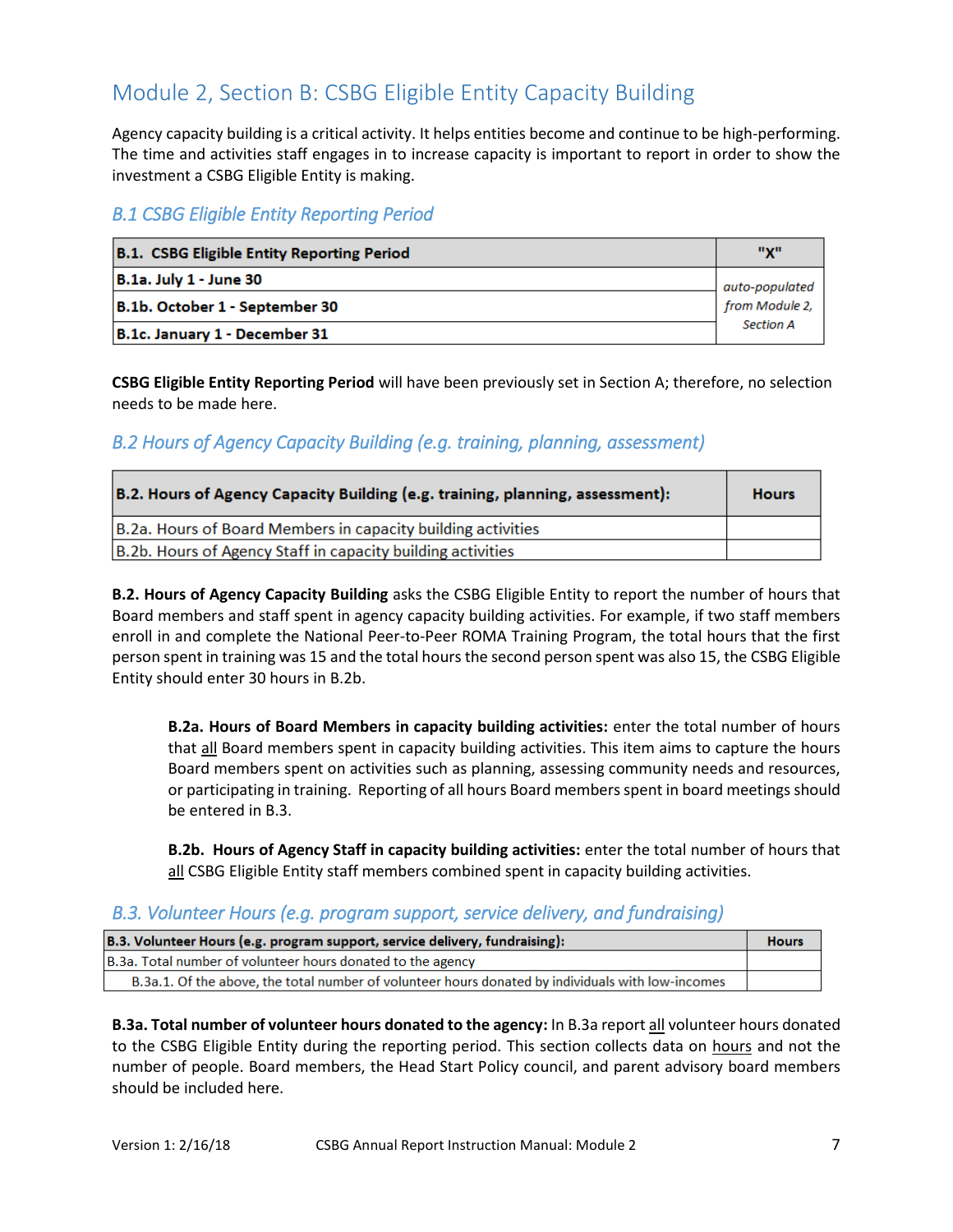*Examples of volunteer activities:*

- Serving on the CAA governing Board.
- A volunteer representing the CSBG Eligible Entity on a Board for furthering the CSBG Eligible Entity's strategic plan.
- Assisting with program activities and logistics.
- Participating in advocacy to influence the policies and practices of government and/or private entities so that they are responsive to the needs of communities where low-income people live.
- The CAA's 15 Board members each attend 6 Board meetings, each lasting 2 hours. (Report as 180 hours.)
- The CAA's free tax preparation program has 10 volunteers, who work 3 hours a week for 12 weeks. (Report as 360 hours)

**B.3a.1. Of the above, the total number of volunteer hours donated by individuals with lowincomes:** B.3a.1 is focused on documenting how people with low-income are supported by the local CSBG Eligible Entity to have a stake in their community. This section provides a snapshot of involvement of individuals with low-income in their community by tracking the number of volunteer hours donated by such individuals.

While B.3a. asked for the total number of hours donated by all volunteers, in B.3a.1. report only the hours from the above that were donated by persons with low-incomes. This number for B.3a.1. should never be more than B.3a. To know which volunteers are persons with low-incomes, a CSBG Eligible Entity does not need to complete income verification, but can ask a clarifying question on their volunteer application or complete an anonymous survey of their volunteers.

#### *Examples of Applicable Activities:*

- Individuals with low-incomes volunteering in any Community Action initiatives.
- Individuals with low-income serving on CAA Boards.
- Individuals with low-income serving on Head Start Policy Council.
- Community members with low-income assist a CAA with poverty simulations.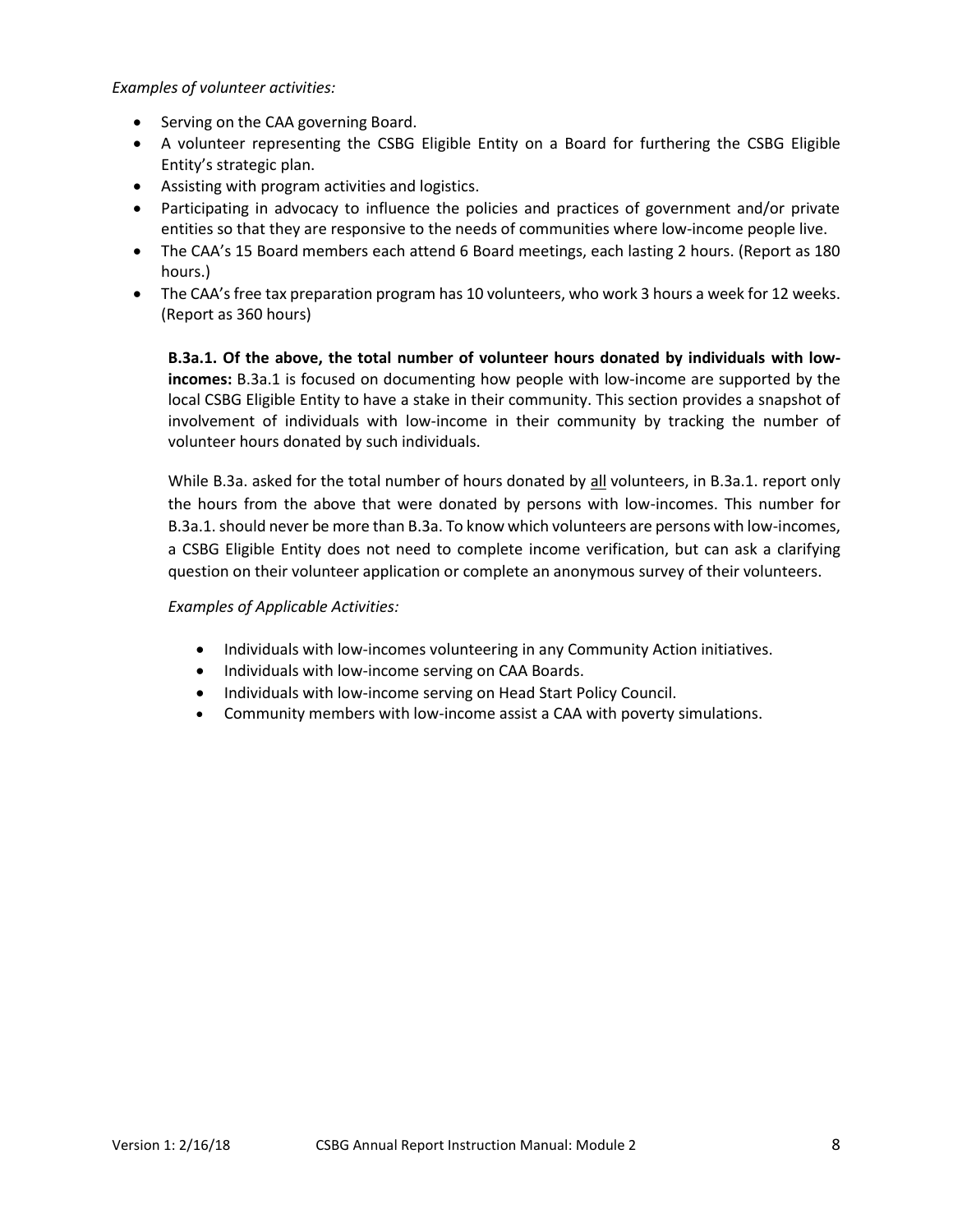## <span id="page-10-0"></span>*B.4. The number of staff who hold certifications that increase agency capacity to achieve family and community outcomes, as measured by one or more of the following*

| B.4. The number of staff who hold certifications that increase agency capacity to achieve<br>family and community outcomes, as measured by one or more of the following: |  |  |
|--------------------------------------------------------------------------------------------------------------------------------------------------------------------------|--|--|
| B.4a. Number of Nationally Certified ROMA Trainers                                                                                                                       |  |  |
| B.4b. Number of Nationally Certified ROMA Implementers                                                                                                                   |  |  |
| B.4c. Number of Certified Community Action Professionals (CCAP)                                                                                                          |  |  |
| B.4d. Number of Staff with a child development certification                                                                                                             |  |  |
| B.4e. Number of Staff with a family development certification                                                                                                            |  |  |
| <b>B.4f. Number of Pathways Reviewers</b>                                                                                                                                |  |  |
| B.4g. Number of Staff with Home Energy Professional Certifications                                                                                                       |  |  |
| B.4g.1. Number of Energy Auditors                                                                                                                                        |  |  |
| B.4g.2. Number of Retrofit Installer Technicians                                                                                                                         |  |  |
| B.4g.3. Number of Crew Leaders                                                                                                                                           |  |  |
| B.4g.4. Number of Quality Control Inspectors (QCI)                                                                                                                       |  |  |
| B.4h. Number of LEED Risk Certified assessors                                                                                                                            |  |  |
| B.4i. Number of Building Performance Institute (BPI) certified professionals                                                                                             |  |  |
| B.4j. Number of Classroom Assessment Scoring System (CLASS) certified professionals                                                                                      |  |  |
| B.4k. Number of Certified Housing Quality Standards (HQS) Inspectors                                                                                                     |  |  |
| B.4I. Number of American Institute of Certified Planners (AICP)                                                                                                          |  |  |
| B.4m. Other (Please specify others below):                                                                                                                               |  |  |
|                                                                                                                                                                          |  |  |
|                                                                                                                                                                          |  |  |

In B.4. report the total number of staff who hold the specific certifications listed during the reporting period. The same person can be reported under multiple certifications and can be reported multiple years in a row while they work with the CSBG Eligible Entity. If a staff member holds a certification, such as those obtained through WIC, Certified Public Accountant, Social Work licensure, or other licensures that are not listed, please include them in **B.4m. Other.** Do not report college degrees, only report certifications obtained related to the work of the CSBG Eligible Entity.

**B.4a. Number of Nationally Certified ROMA Trainers:** Report the number of ROMA Trainers certified through the [Association of Nationally Certified ROMA Trainers.](http://www.roma-nptp.org/) Do not include staff who are in the process of becoming certified.

**B.4b. Number of Nationally Certified ROMA Implementers:** Report the number of ROMA Implementers certified through the [Association of Nationally Certified ROMA Trainers.](http://www.roma-nptp.org/) Do not include staff who are in the process of becoming certified.

**B.4c. Number of Certified Community Action Professionals (CCAP):** Report the number of CCAPs certified through the [Community Action Partnership.](https://www.communityactionpartnership.com/menus/certified-community-action-professional-ccap.html) Do not include staff who are in the process of becoming certified.

**B.4d. Number of staff with a child development certification:** Report the number of child development certifications obtained through a national credentialing program. Do not include staff who are in the process of becoming certified. For example, report Child Development Associate certificate obtained by some early childhood education staff.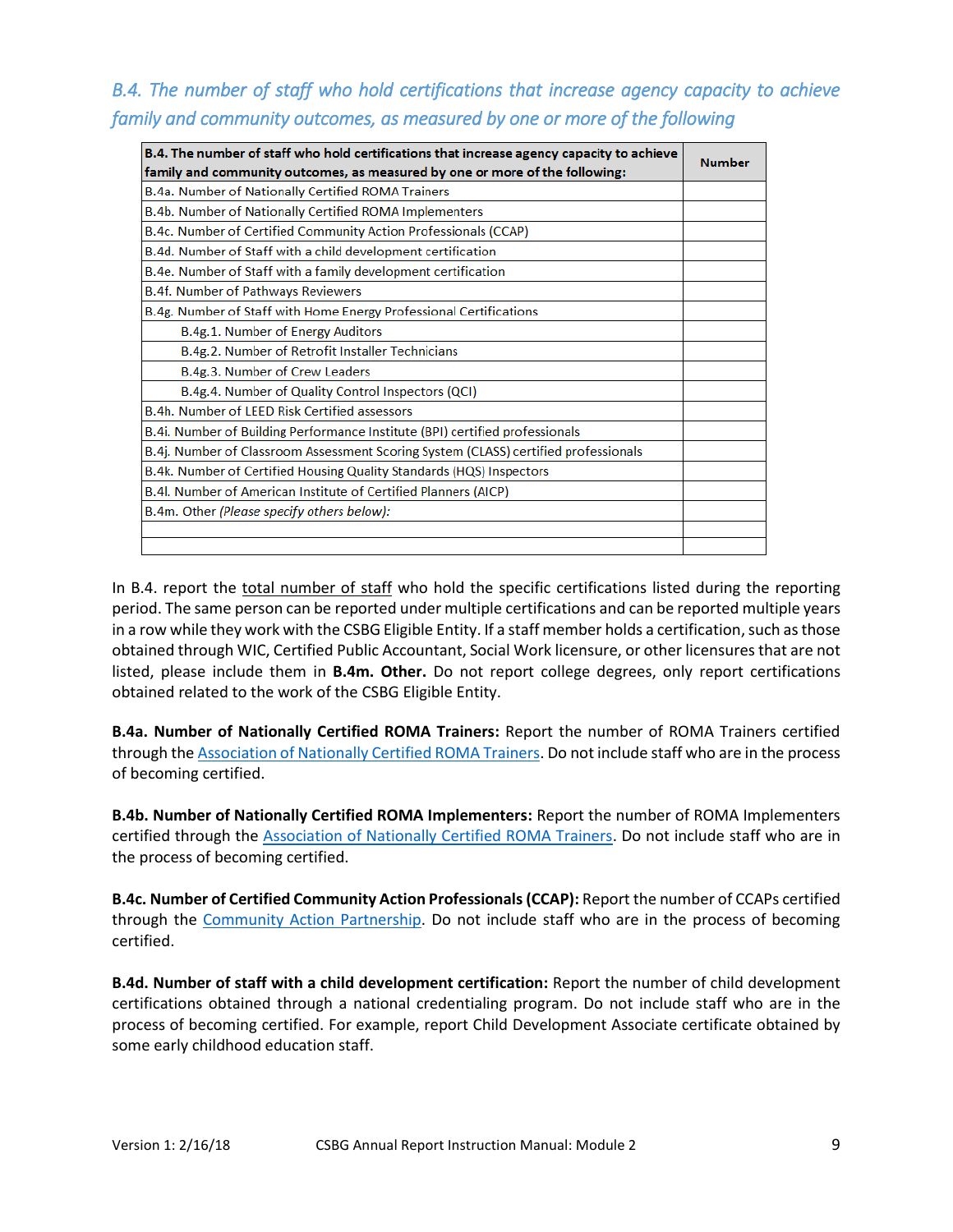**B.4e. Number of staff with a family development certification:** Report the number of family development specialists certified through a participating university credentialing program. Do not include staff who are in the process of becoming certified.

**B.4f. Number of Pathways Reviewers:** Report the number of Pathways Reviewers certified through the [Community Action Partnership.](https://www.communityactionpartnership.com/menus/pathways-to-excellenceaward-for-excellence.html) Do not include staff who are in the process of becoming reviewers.

**B.4g. Number of staff with Home Energy Professional Certifications:** Enter the number of staff who have any one of the Home Energy Professional Certifications as outlined in the [Job Task Analysis](https://energy.gov/eere/wipo/guidelines-home-energy-professionals-accredited-training#jtas) and provided through an [accredited training center](http://www.irecusa.org/credentialing/credential-holders/) as described in [Department of Energy's Weatherization Assistance](https://energy.gov/eere/wipo/weatherization-assistance-program)  [Program.](https://energy.gov/eere/wipo/weatherization-assistance-program)

**B.4g.1. Number of Energy Auditors:** Report the number of Energy Auditors certified through an accredited training center. Do not include staff who are in the process of becoming Energy Auditors.

**B.4g.2. Number of Retrofit Installer Technicians:** Report the number of Retrofit Installer Technicians certified through an accredited training center. Do not include staff who are in the process of becoming Retrofit Installer Technicians.

**B.4g.3. Number of Crew Leaders:** Report the number of Crew Leaders certified through an accredited training center. Do not include staff who are in the process of becoming Crew Leaders.

**B.4g.4. Number of Quality Control Inspectors (QCI):** Report the number of *QCIs* certified through an accredited training center. Do not include staff who are in the process of becoming *QCIs.*

**B.4h. Number of LEED Risk Certified assessors:** Report the number of LEED Risk Certified Assessors certified through the [U.S. Green Building Council.](http://www.usgbc.org/credits/new-construction-core-and-shell-schools-new-construction-retail-new-construction-healthc-107) Do not include staff who are in the process of becoming LEED Risk Certified Assessors.

**B.4i. Number of Building Performance Institute (BPI) Certified Professionals:** Report the number of BPI certified professionals certified through the [Building Performance Institute.](http://www.bpihomeowner.org/) Do not include staff who are in the process of becoming BPI certified.

**B.4j. Number of Classroom Assessment Scoring System (CLASS) Certified Professionals:** Report the number of CLASS Certified Professionals certified through a [Head Start Program](https://eclkc.ohs.acf.hhs.gov/hslc/tta-system/teaching/eecd/Assessment/Classroom%20Assessment%20Scoring%20System%20%28CLASS%29) or similar credentialing. Do not include staff who are in the process of becoming certified.

**B.4k. Number of Certified Housing Quality Standards (HQS) Inspectors:** Report the number of HQS Inspectors certified through the [National Association of Housing and Redevelopment Officials.](http://www.nahro.org/) Do not include staff who are in the process of becoming certified.

**B.4l. Number of American Institute of Certified Planners (AICP):** Report the number of American Institute of Certified Planners certified through th[e American Planning Association](https://www.planning.org/aicp/)**.** Do not include staff who are in the process of becoming certified.

**B.4m. Other (Please specify others below):** Report the number of staff who hold other certifications. If a number is reported here, specify the types of certifications in the space below. If a staff member holds a certification, such as those obtained through WIC, Certified Public Accountant, Social Work licensure, or other licensures that are not listed, please include them here. Do not report college degrees; only report certifications obtained.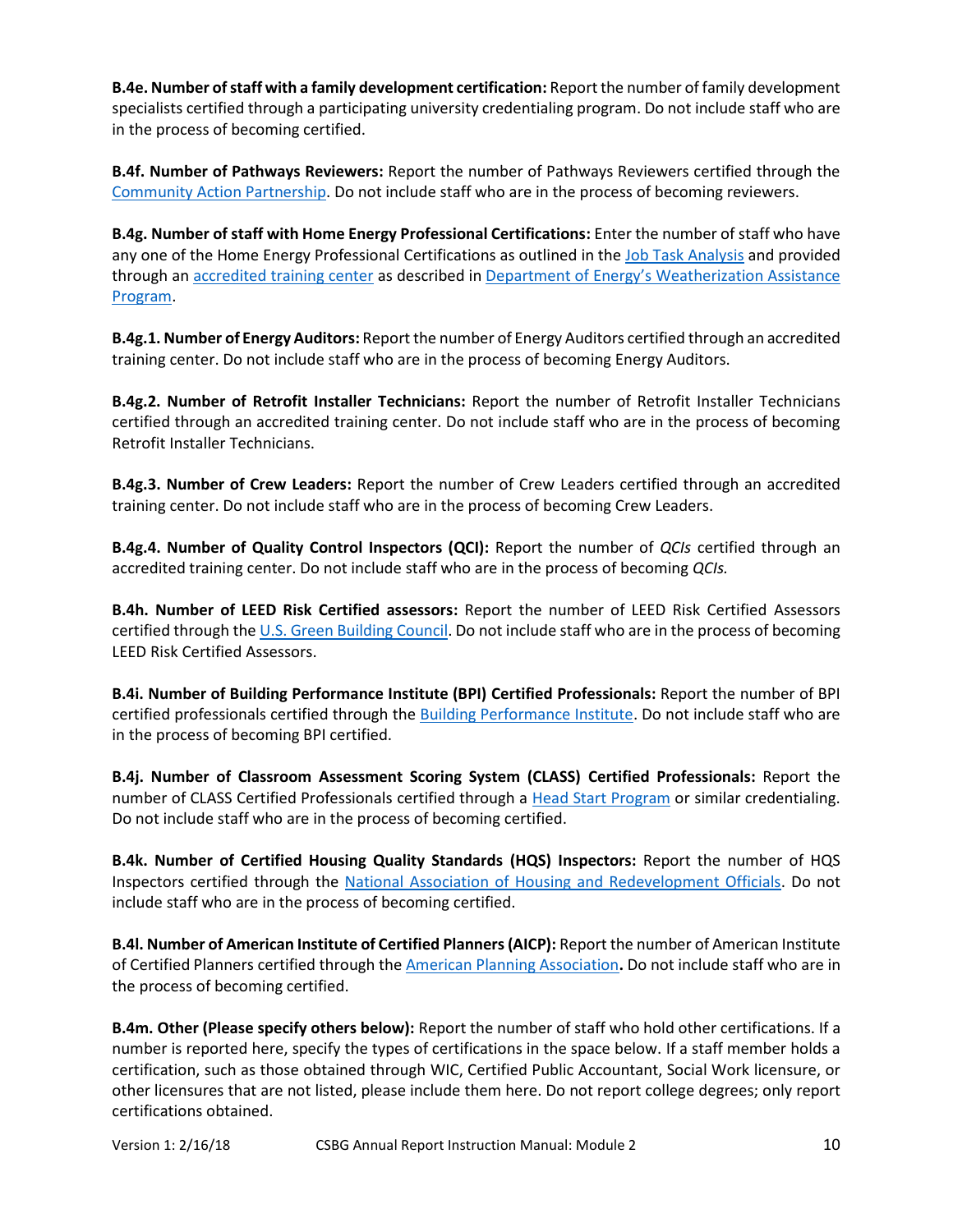<span id="page-12-0"></span>*B.5. Number of organizations, both public and private, that the CSBG Eligible Entity actively works with to expand resources and opportunities to achieve family and community outcomes.* 

| B.5. Number of organizations, both public and private, that the CSBG Eligible Entity<br>actively works with to expand resources and opportunities in order to achieve family |                      |  |  |
|------------------------------------------------------------------------------------------------------------------------------------------------------------------------------|----------------------|--|--|
| and community outcomes:                                                                                                                                                      | <b>Organizations</b> |  |  |
| <b>B.5a. Non-Profit</b>                                                                                                                                                      |                      |  |  |
| <b>B.5b. Faith Based</b>                                                                                                                                                     |                      |  |  |
| <b>B.5c. Local Government</b>                                                                                                                                                |                      |  |  |
| <b>B.5d. State Government</b>                                                                                                                                                |                      |  |  |
| <b>B.5e. Federal Government</b>                                                                                                                                              |                      |  |  |
| B.5f. For-Profit Business or Corporation                                                                                                                                     |                      |  |  |
| B.5g. Consortiums/Collaborations                                                                                                                                             |                      |  |  |
| <b>B.5h. School Districts</b>                                                                                                                                                |                      |  |  |
| B.5i. Institutions of Post-Secondary Education/Training                                                                                                                      |                      |  |  |
| <b>B.5j. Financial/Banking Institutions</b>                                                                                                                                  |                      |  |  |
| <b>B.5k. Health Service Organizations</b>                                                                                                                                    |                      |  |  |
| <b>B.5l. Statewide Associations or Collaborations</b>                                                                                                                        |                      |  |  |

As part of the purpose of CSBG, Eligible Entities work with other public and private organizations to expand service opportunities for individuals or families or to achieve community improvement outcomes. B.5. collects the number of organizations a CSBG Eligible Entity actively works with as identified by:

- Financial agreements between a CSBG Eligible Entity and one or more business entities or financial institutions to promote individual or community economic development and/or infrastructure investment;
- Formal arrangements, such as memoranda of understanding/agreement or service contracts, between a CSBG Eligible Entity and one or more public or private service providers to coordinate referral and exchange of program participants;
- Informal working relationships between a CSBG Eligible Entity with public or private agencies, organizations, or individual service providers that expand service opportunities for individuals/families with low-income, including routine service referrals and follow-up contacts; and
- Alliances between a CSBG Eligible Entity and one or more public or private organizations that advocate for expanded services or community opportunities for people with low-income.

Include the number of organizations that make up the types of partnerships mentioned above. Only report the number of organizations the CSBG Eligible Entity is engaged with and not the number of partnerships with each type of CSBG Eligible Entity. For example, a CAA may have a partnership with three different departments within the Department of Education, however the Department of Education is only one organization. As such, the number "one" should be reported to represent the Department of Education. If an organization qualifies within multiple categories, CSBG Eligible Entities should report the organization in only one category, its primary classification. For example, Catholic Charities is a non-profit, faith-based organization. However, their primary mission is faith-based and should be reported under faith-based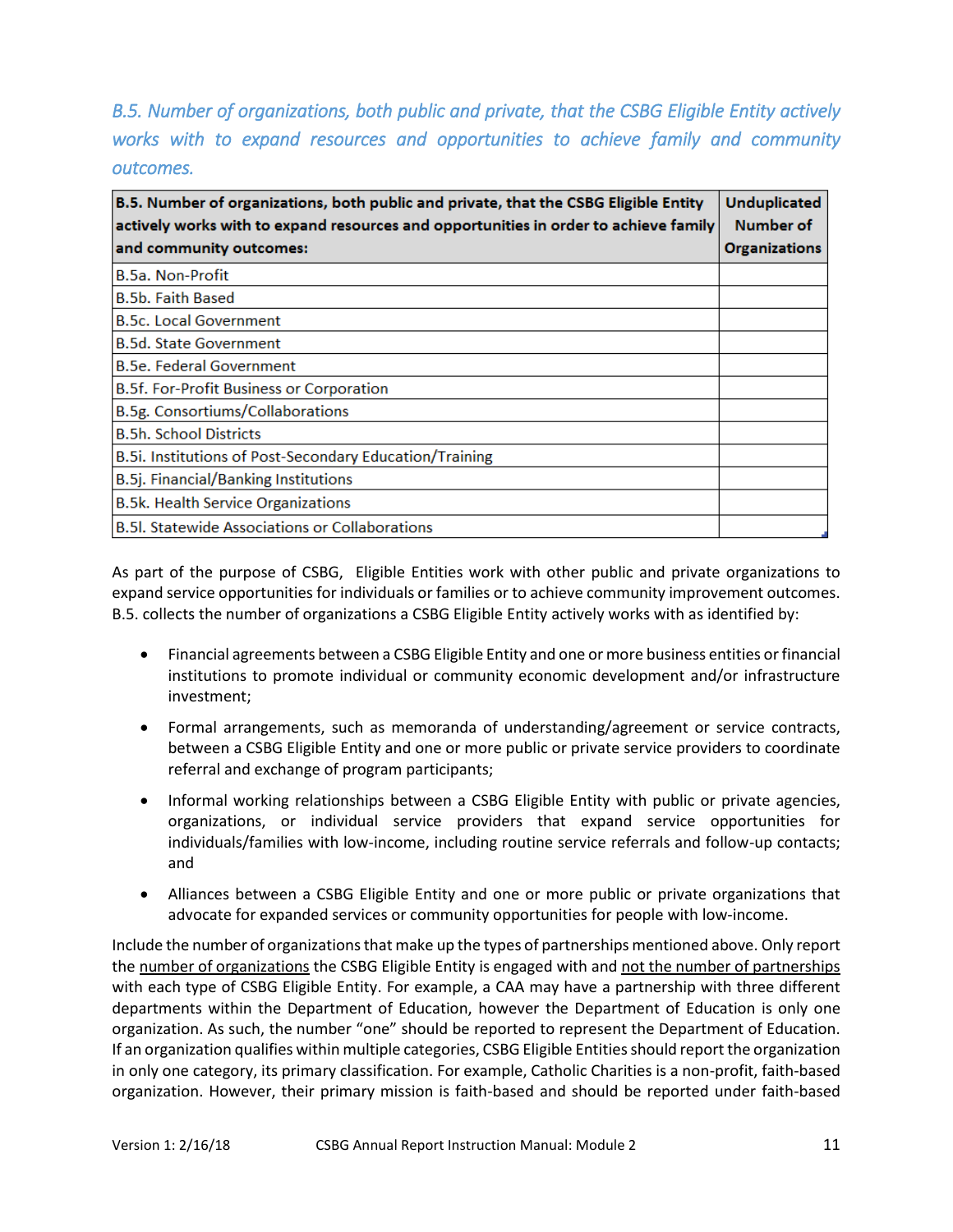organizations. Additionally, each CSBG Eligible Entity has a relationship with both their State CSBG Lead Agency and their association. Ensure that those partnerships are represented in this chart.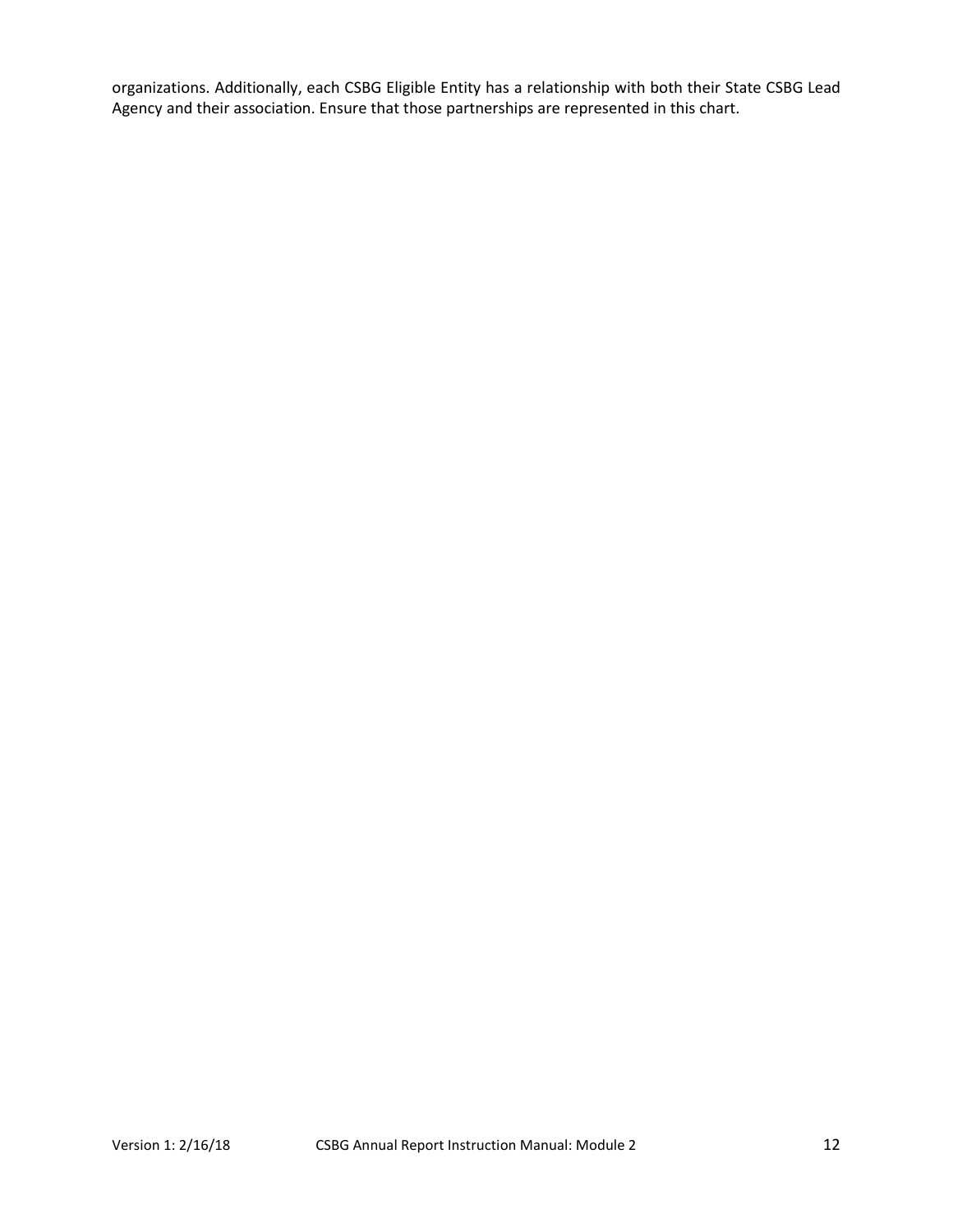# <span id="page-14-0"></span>Module 2, Section C: Allocated Resources per CSBG Eligible Entity

**Section C: Allocated Resources per CSBG Eligible Entity** data entry form provides data on resources allocated to, and administered through, the CSBG Eligible Entity. This report provides valuable information on how CSBG leverages funds from multiple federal, state, local, and private sources as required in the CSBG Act. Section C characterizes the work of the network and places it within a realistic context.

All reported dollars should be allocated dollars. **Allocated dollars** are the amount that is available to each CSBG Eligible Entity during a twelve-month period. If a contract covers a three-year period, only report the amount allocated for the most current year of the contract.

## <span id="page-14-1"></span>*C.1. CSBG Eligible Entity Reporting Period*

| <b>C.1. CSBG Eligible Entity Reporting Period</b> | "Y"              |
|---------------------------------------------------|------------------|
| $C.1a.$ July 1 - June 30                          | auto-populated   |
| C.1b. October 1 - September 30                    | from Module 2,   |
| C.1c. January 1 - December 31                     | <b>Section A</b> |

**CSBG Eligible Entity Reporting Period** will have been previously set in Section A, therefore no selection needs to be made here.

#### <span id="page-14-2"></span>*C.2. Amount of FY 20XX CSBG Allocated to Reporting Entity*

Enter the amount of FFY 20XX CSBG dollars allocated to the CSBG Eligible Entity for the reporting period. Include any federal CSBG discretionary dollars awarded by the state to the CSBG Eligible Entity during the reporting period.

#### <span id="page-14-3"></span>*C.3. Federal Resources Allocated (Other than CSBG)*

Report all federal resources allocated to the CSBG Eligible Entity during the reporting period. Many funds received from the state by a CSBG Eligible Entity are actually federal funds. When responding to this section review all funds a CSBG Eligible Entity receives and report all federal funds here, even if the contract held by the CSBG Eligible Entity is with the state. An example might be funding received from the state to help support senior programs that is actually Older American Act funding. In this situation, the funding should be reported here and not in the state funding section.

**C.3a. Weatherization (DOE) (include oil overcharge \$\$):** Funding from the U.S. Department of Energy. Include Petroleum Violation Escrow (PVE) oil overcharge funds used for this program. Any Bonneville Power Administration funding should be reported under other.

**C.3b. Health and Human Services (HHS):** Report funding from [Health and Human Services](https://www.hhs.gov/) using the following categories:

**C.3b.1. LIHEAP - Fuel Assistance (include oil overcharge \$\$):** Low-Income Home Energy Assistance Program (LIHEAP) funding from the U.S. Department of Health and Human Services. Include PVE oil overcharge funds used for this program.

**C.3b.2. LIHEAP - Weatherization (include oil overcharge \$\$):** Low-Income Home Energy Assistance Program (LIHEAP) funding from the U.S. Department of Health and Human Services used to provide weatherization services.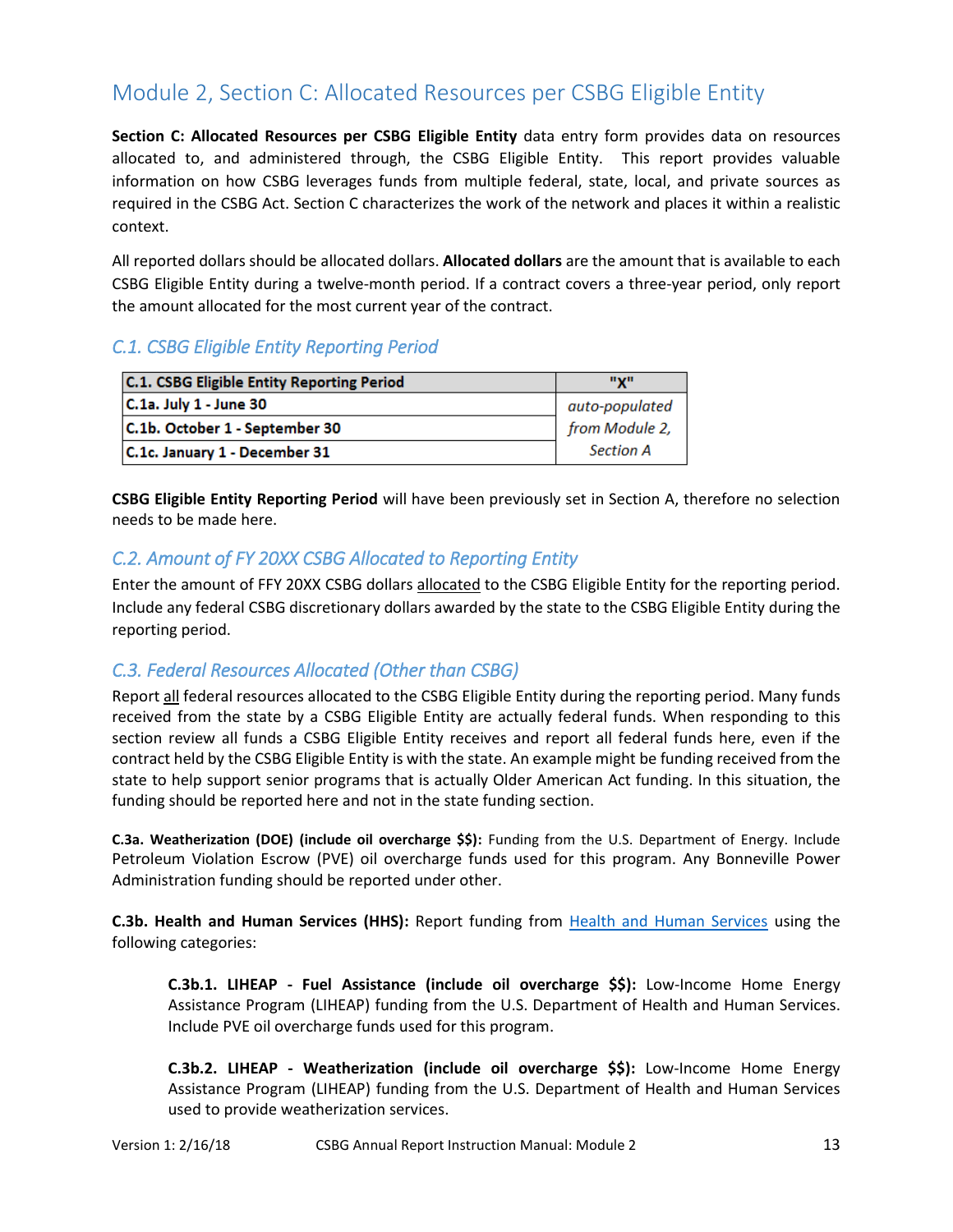**C.3b.3. Head Start:** Head Start funding from the U.S. Department of Health and Human Services.

**C.3b.4. Early Head Start:** Early Head Start funding from the U.S. Department of Health and Human Services.

**C.3b.5. Older Americans Act:** Older Americans Act funding from the U.S. Department of Health and Human Services.

**C.3b.6. Social Services Block Grant (SSBG):** Social Services Block Grant funding from the U.S. Department of Health and Human Services.

**C.3b.7. Medicare/Medicaid:** Medicare and Medicaid funding from the U.S. Department of Health and Human Services.

**C.3b.8. Assets for Independence (AFI):** Assets for Independence funds provided by the U.S. Department of Health and Human Services.

**C.3b.9. Temporary Assistance for Needy Families (TANF):** TANF Funds provided by the U.S. Department of Health and Human Services. This should include all programs funded by TANF to provide services to former welfare recipients including programs that assist families in remaining self- sufficient. It is critical to examine the ultimate source of the funds because often TANF funds are funneled through other state and county programs.

**C.3b.10. Child Care Development Block Grant (CCDBG):** Childcare Development Block Grant funds provided by the U.S. Department of Health and Human Services.

**C.3b.11. Community Economic Development (CED):** Community Economic Development (CED) is a federal grant program funding Community Development Corporations that address the economic needs of people with low-incomes through the creation of sustainable business development and employment opportunities.

**C.3b.12. Other HHS Resources:** List all other funding from the U.S. Department of Health and Human Services not listed above in Item 3b.12i-3b.12.iv. List in order of largest to smallest. For each program, please list the name and the funding source. Please DO NOT use acronyms and abbreviations. **Include CFDA number.**

| C.3b.12.     | <b>Other HHS Resources</b>                          |        |              |  |
|--------------|-----------------------------------------------------|--------|--------------|--|
| C.3b.12.i.   |                                                     | CFDA#: | C.3b.12.i.   |  |
| C.3b.12.ii.  |                                                     | CFDA#: | C.3b.12.ii.  |  |
| C.3b.12.iii. |                                                     | CFDA#: | C.3b.12.iii. |  |
| C.3b.12.iv.  |                                                     | CFDA#: | C.3b.12(iv.  |  |
|              | C.3b.13. Total Other HHS Resources (autocalculated) |        | C.3b.13      |  |

**C.3b.13. Total Other HHS Resources (auto calculated):** the total of all other U.S. Department of Health and Human Resources will auto-calculate.

**C.3c. Department of Agriculture (USDA):** Report funding from the [United States Department of](https://www.usda.gov/)  [Agriculture](https://www.usda.gov/) using the following categories: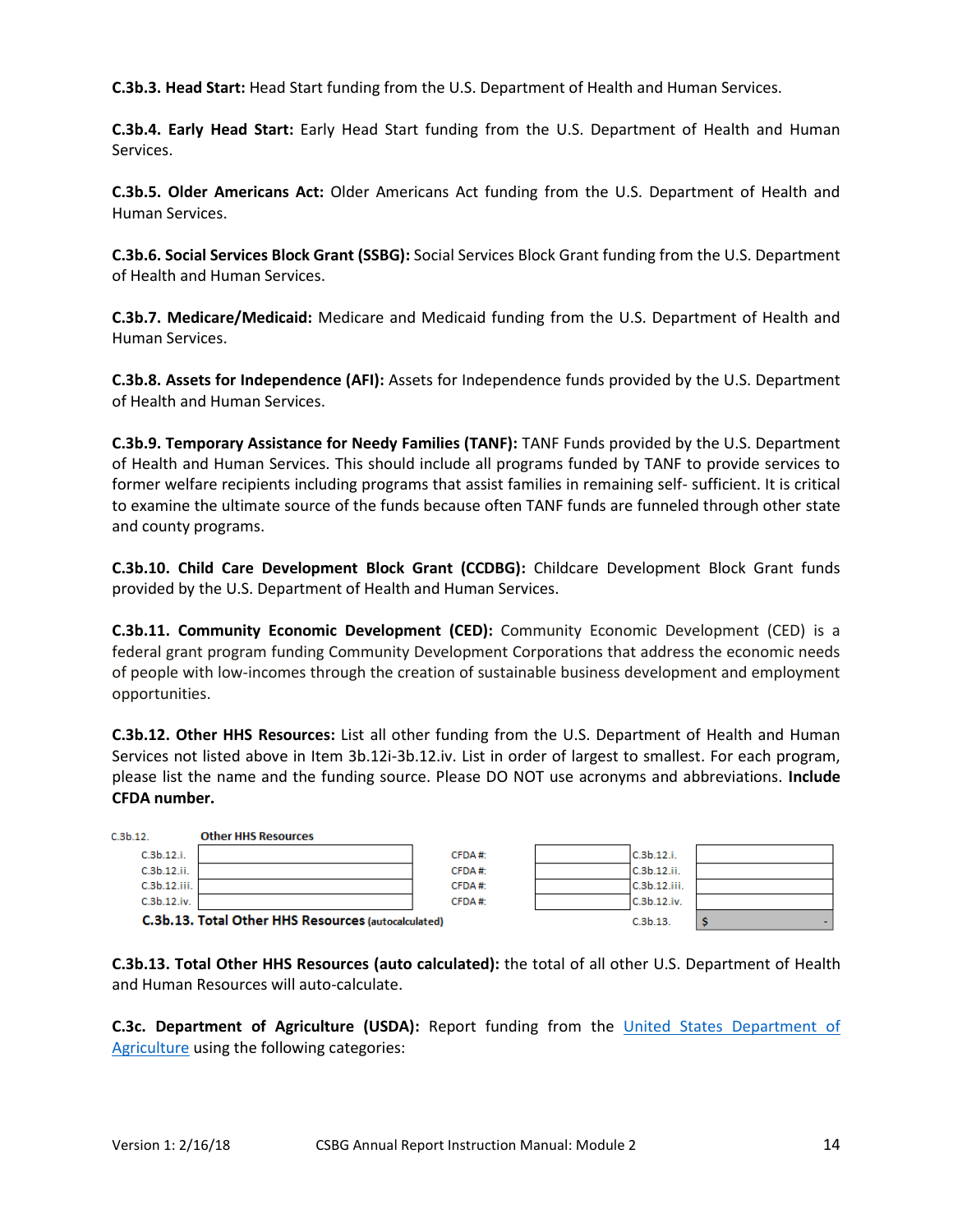**C.3c.1. Special Supplemental Nutrition for Women, Infants, and Children (WIC):** Special Supplemental Nutrition Program for Women, Infants and Children funded by the U.S. Department of Agriculture.

**C.3c.2. All USDA Non-Food programs (e.g. rural development):** All non-food programs funded by the U.S. Department of Agriculture, such as rural development and housing.

**C.3c.3. All other USDA Food programs:** All other food programs funded by the U.S. Department of Agriculture, including The Emergency Food Assistance Program (TEFAP) or the Commodity Supplemental Food Program (CSFP).

**C.3d. Department of Housing and Urban Development (HUD):** Report all funds allocated to the CSBG Eligible Entity from United States Department of [Housing and Urban Development](https://portal.hud.gov/hudportal/HUD) using the following categories:

**C.3d.1. Community Development Block Grant (CDBG) - Federal, State, and Local:** Report all Community Development Block Grant funds from the U.S. Department of Housing and Urban Development received directly or indirectly through contracts with the state or local government.

**C.3d.2. Section 8:** Section 8 provides housing assistance to families with very low incomes.

**C.3d.3. Section 202:** Section 202 provides capital supportive housing for the elderly.

**C.3d.4. Home Tenant-Based Rental Assistance (HOME TBRA):** Home Tenant-Based Rental Assistance provides housing assistance to families with low-incomes.

**C.3d.5. HOPE for Homeowners Program (H4H):** HOPE for Homeowners is a refinancing program.

**C.3d.6. Emergency Solutions Grant (ESG):** The Emergency Solutions Grant provides assistance to families to regain stability. It also supports homeless shelters and prevention.

**C.3d.7. Continuum of Care (CoC):** The Continuum of Care is a community-wide program working towards ending homelessness.

**C.3d.8. All other HUD programs, including homeless programs:** All other homeless and housing programs funded by the U.S. Department of Housing and Urban Development. This includes the McKinney Homeless program.

**C.3e. Department of Labor (DOL):** Report all funds allocated to the CSBG Eligible Entity from [U.S.](https://www.dol.gov/)  [Department of Labor](https://www.dol.gov/) using the following categories:

**C.3e.1. Workforce Innovation and Opportunity Act (WIOA) \*previously WIA:** The Workforce Innovation and Opportunity Act provides funding for employment and training activities from the U.S. Department of Labor.

**C.3e.2. Other DOL Employment and Training programs:** Other U.S. Department of Labor funding that supports employment and training programs.

**C.3e.3. All other DOL programs:** All other U.S. Department of Labor programs.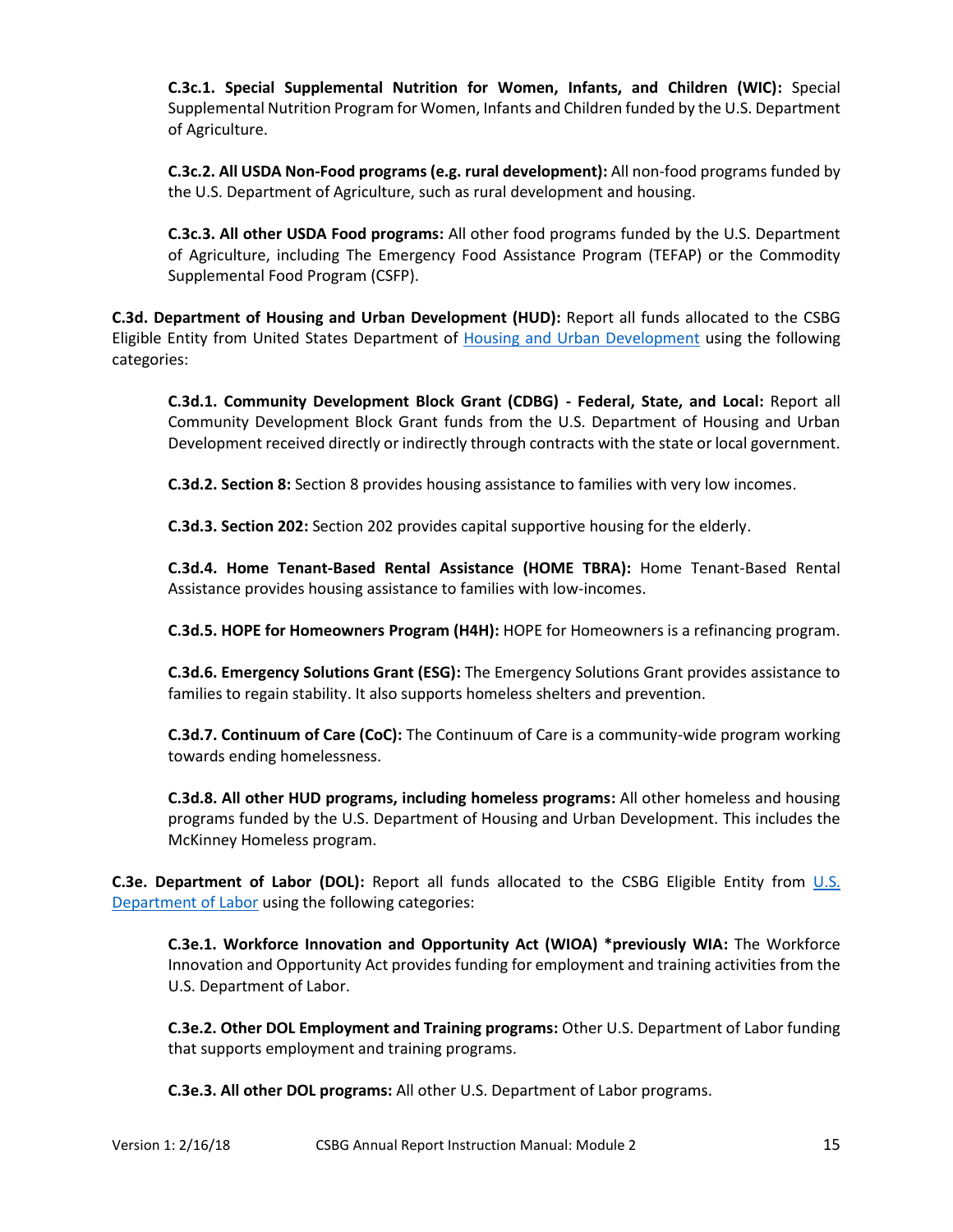**C.3f. Corporation for National and Community Service (CNCS) programs:** Funds from CNCS support programs such as the AmeriCorps\*VISTA and AmeriCorps\*NCCC programs, the Senior Corps (Foster Grandparent, RSVP, or Senior Companion) programs, Learn and Serve, or America Reads. Report all funding and service volunteer equivalent.

**C.3g. Federal Emergency Management Agency (FEMA):** Emergency funds from the Federal Emergency Management Administration such as food assistance and disaster relief.

**C.3h. Department of Transportation:** Transportation funding from the U.S. Department of Transportation (US DOT).

**C.3i. Department of Education:** Education funding from the U.S. Department of Education (US EDU).

**C.3j. Department of Justice:** Justice funding from the U.S. Department of Justice (US DOJ).

**C.3k. Department of Treasury:** Treasury funding from the U.S. Department of the Treasury (US TD).

**C.3l. Other Federal Resources:** List all other federal funding sources not listed above in Items C.3l.i-C.3l.iv**.**  PLEASE PROVIDE THE FULL NAME OF THE FEDERAL DEPARTMENT. For each program, please list the name and the funding source. Please DO NOT use acronyms or abbreviations. It is important that all programs listed under "*Other*" in Item 3l. are scrutinized at the state level. Often programs entered here belong on the more specific categories listed in the pre-existing Federal categories. For those programs that are listed in these fields, please provide as much detail as possible. Include the **CFDA number.**

#### **C.3l. Other Federal Resources**



C.3m. Total Other Federal Resources (autocalculated)

**C.3m. Total Other Federal Resources (auto-calculated):** The total will auto-calculate from the items listed above.

**C.3n. Total: Non-CSBG Federal Resources Allocated (auto-calculated):** Item C.3n. will auto-calculate all non-CSBG Federal Resources.

#### <span id="page-17-0"></span>*C.4. State Resources Allocated*

Report funds allocated to CSBG Eligible Entities from state funds appropriated by the state legislature. The figure reported here should include all the funds allocated to local CSBG Eligible Entities during the reporting period. When reporting state allocations ensure the funds are not federal funds that the state is administering. If they are, then report those funds in the appropriate federal category in C.3.

**C.4a. State appropriated funds used for the same purpose as Federal CSBG funds:** Include funds that were appropriated by the state legislature to be used in line with the federal criteria for CSBG. This is the only place where state-appropriated CSBG dollars are reported in this report.

**C.4b. State Housing and Homeless programs (include housing tax credits):** State funds appropriated for housing and homeless programs.

**C.4c. State Nutrition programs:** State funds appropriated for nutrition programs.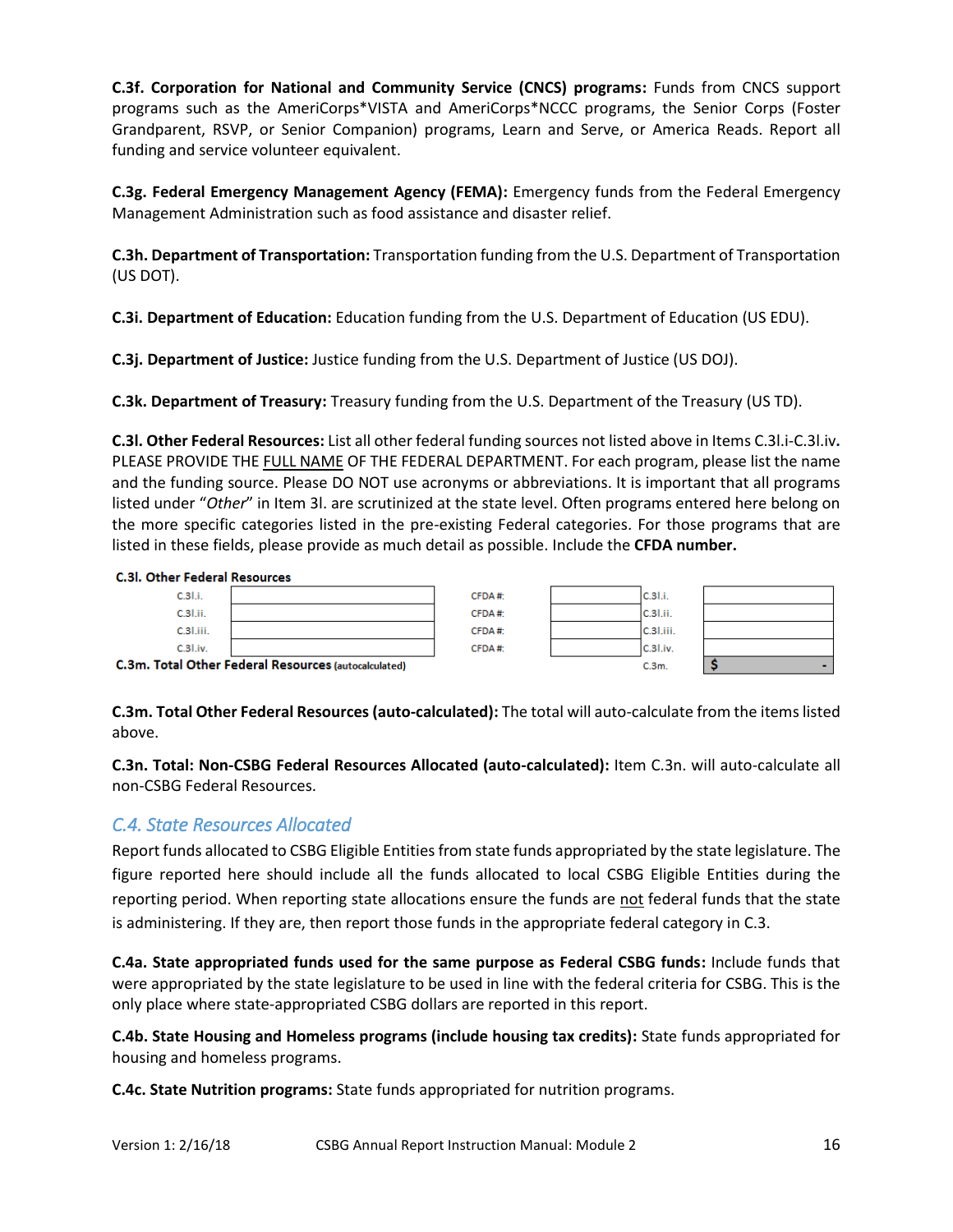**C.4d. State Early Childhood Programs (e.g. Head Start, Day Care):** State funds appropriated for Early Childhood programs.

**C.4e. State Energy programs:** State funds appropriated for State Energy programs.

**C.4f. State Health programs:** State funds appropriated for health programs.

**C.4g. State Youth Development programs:** State funds appropriated for youth development programs.

**C.4h. State Employment and Training programs:** State funds appropriated for employment and training programs.

**C.4i. State Senior programs:** State funds appropriated for senior programs.

**C.4j. State Transportation programs:** State funds appropriated for transportation programs.

**C.4k. State Education programs:** State funds appropriated for education programs.

**C.4l. State Community, Rural and Economic Development programs:** State funds appropriated for community, rural, and economic development programs.

**C.4m. State Family Development programs:** State funds appropriated for family development programs. Include Navigator programs here.

**C.4n. Other State Resources:** For Item C.4n., list all other programs that made use of state funding sources. Please list the names of all programs and each program's specific funding source(s) and funding amounts. Please write out all acronyms and abbreviations.

It is important all programs listed under the *"Other"* category are scrutinized. Often programs entered here belong in the more specific categories listed in C.4. For programs listed in C.4n., please provide as much detail as possible. This will aid in disseminating the information in the Annual Report to Congress. Please do not use program acronyms unless the full name of a particular program or funding source is also provided.

| C.4n.       | <b>Other State Resources</b>                              |                  |  |
|-------------|-----------------------------------------------------------|------------------|--|
| C.4n.i.     |                                                           | C.4n.i.          |  |
| C.4n.ii.    |                                                           | C.4n.ii.         |  |
| C.4n.iii.   |                                                           | C.4n.iii.        |  |
| $C.4n$ .iv. |                                                           | $C.4n$ .iv.      |  |
|             | <b>C.4o. Total Other State Resources (autocalculated)</b> | C.4 <sub>O</sub> |  |

**C.4.o. Total Other State Resources (auto-calculated):** This item will auto-calculate based on the information entered into C.4.i-iv.

**C.4.p Total: State Resources Allocated (auto-calculated):** This item will auto-calculate based on the information entered into C.4.a-n.

#### <span id="page-18-0"></span>*C.5. Local Resources Allocated*

Report all resources, including in-kind donations from cities, counties, and other local funders (except foundations which are included in C.6.)

**C.5a. Amount of unrestricted funds appropriated by local government:** Enter the amount of unrestricted funds appropriated by local government.

**C.5b. Amount of restricted funds appropriated by local government:** Enter the amount of restricted funds appropriated by local government.

Version 1: 2/16/18 CSBG Annual Report Instruction Manual: Module 2 17